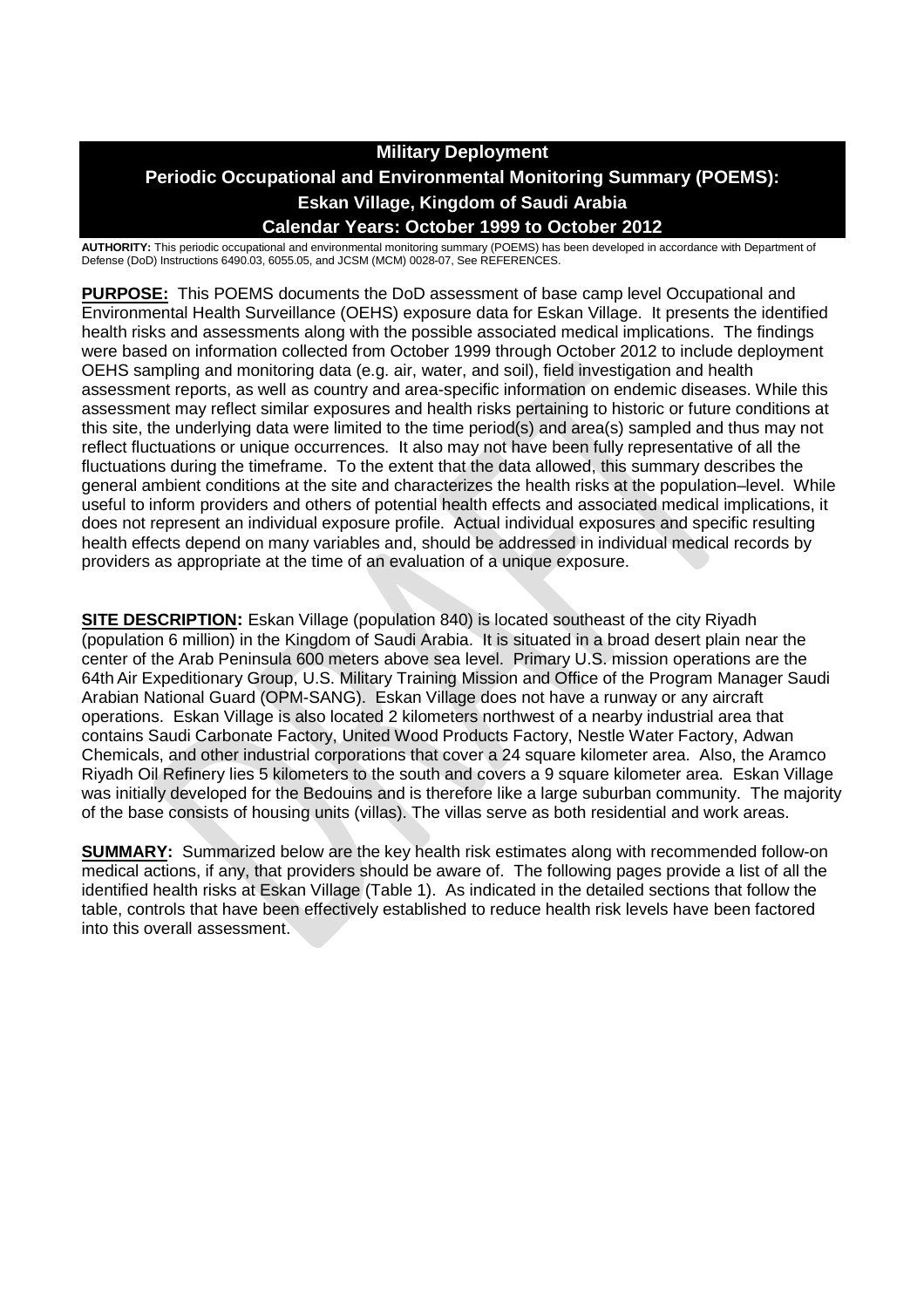#### **Short-term health risks & medical implications:**

The following may have caused acute health effects in some personnel during deployment at Eskan Village:

Food/waterborne diseases (e.g., bacterial diarrhea, hepatitis A, typhoid/paratyphoid fever, diarrhea-protozoal) if consuming unapproved food and/or water sources.

Other endemic diseases (e.g., crimean congo hemorrhagic fever, leishmaniasis-cutaneous/visceral, sandfly fever, plague, typhus-fleaborn, west nile fever, tick-borne rickettsioses, sindbis**,** leptospirosis, schistosomiasis, Tuberculosis (TB), meningoccal meningitis, rabies, Q fever, H5N1 fever, anthrax)

Venomous animals/insects.

For personnel that consume non-approved local food, ice or water, there is a varying potential for food/waterborne diseases, (e.g., bacterial diarrhea, hepatitis A, typhoid/paratyphoid fever, diarrhea-protozoal). The health effects of these diseases can temporarily incapacitate personnel (diarrhea) or result in prolonged illness (hepatitis A). Risks from food/waterborne diseases should be reduced with preventive medicine controls and mitigation, which includes hepatitis A vaccinations and only drinking from approved water sources eating from approved food sources in accordance with standing CENTCOM policy.

For other vector-borne endemic diseases (crimean congo hemorrhagic fever, leishmaniasis-cutaneous/visceral, sandfly fever, plague, typhus-fleaborn, west nile fever, tick-borne rickettsioses, sindbis), these diseases may constitute a significant risk due to exposure to biting vectors; risk reduced to low by proper wear of the treated uniform, application of repellent to exposed skin and bed net, efforts by Pest Management to minimize the biting vectors and appropriate chemoprophylaxis.

For water contact diseases (leptospirosis, schistosomiasis) activities involving extensive contact with surface water increase risk.

For respiratory diseases (tuberculosis, meningococcal meningitis) personnel in close-quarter conditions could have been at risk for person-to-person spread.

Animal contact diseases (rabies, Q fever, H5N1 fever, anthrax), pose year-round risk. For venomous animals and insects, if encountered, effects of venom varied with species from mild localized swelling to potentially lethal effects; risks reduced by avoiding contact and proper and timely treatment.

For heat stress, risk can be greater for susceptible persons including those older than 45, of low fitness level, unacclimatized, or with underlying medical conditions. Risks from heat stress may have been reduced with preventive medicine controls, work-rest cycles, and mitigation.

Air quality: Exposures may result in mild to more serious short-term health effects (e.g., eye, nose or throat and lung irritation) in some personnel while at this site. For certain subgroups of the deployed forces (e.g., those with pre-existing asthma/cardio-pulmonary conditions) are at greatest risk of developing notable health effects.

Although most effects from exposure to particulate matter should have resolved post-deployment, providers should be prepared to consider the relationship between deployment exposures and current complaints. Some individuals may have sought treatment for acute respiratory irritation during their time at Eskan Village. Personnel who reported with symptoms or required treatment while at this site should have exposure/treatment noted in medical record (e.g., electronic medical record and/or on a Standard Form (SF) 600 (Chronological Record of Medical Care).

> Page 2 of 23 Reviewed by CENTCOM SG (28 June 2013) Final Approval Date (28 June 2013)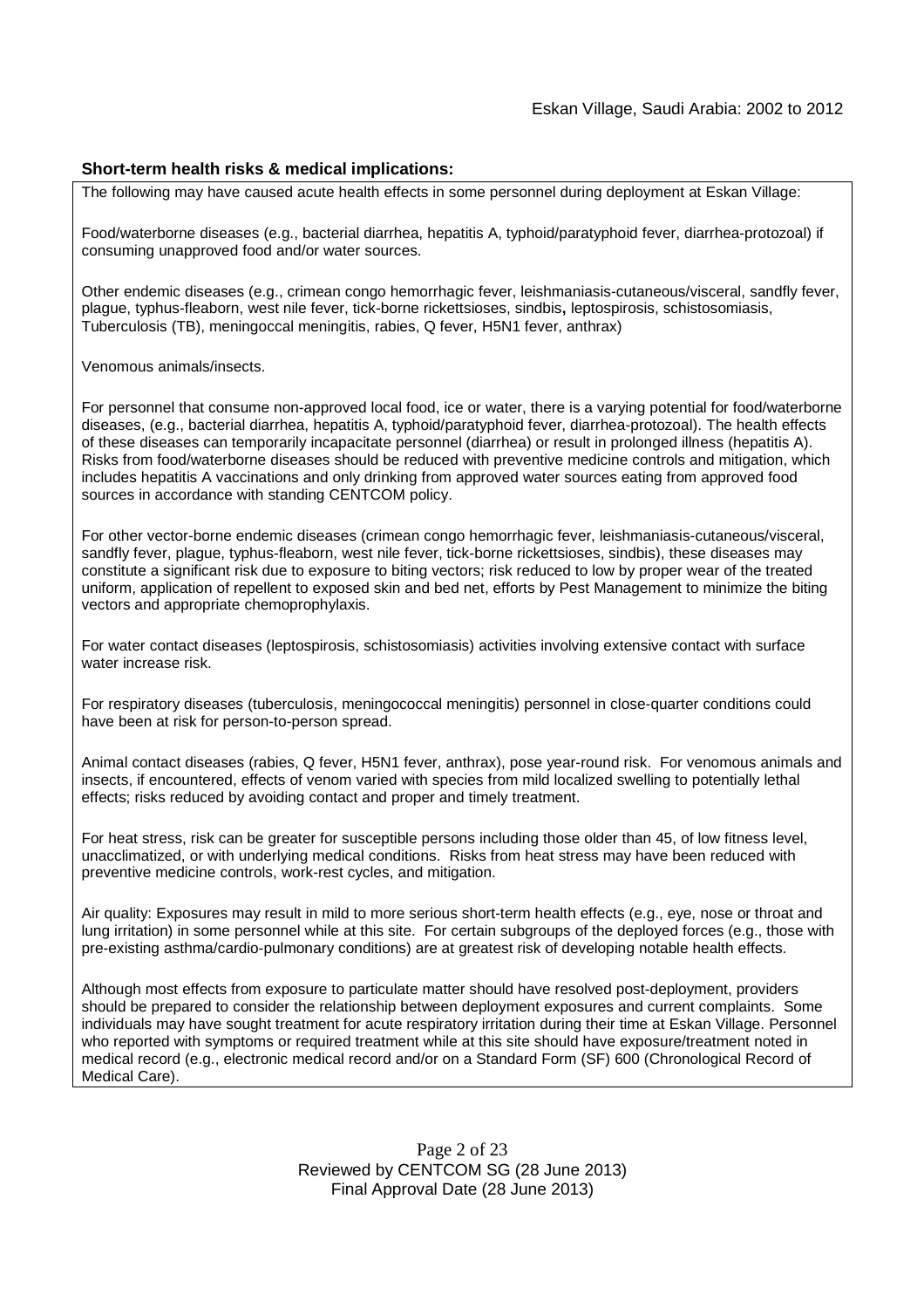# Eskan Village, Saudi Arabia: 2002 to 2012

#### **POEMS**

# **Table 1. Population-Based Health Risk Estimates - Eskan Village, Saudi Arabia 1, 2, 5**

| Source of Identified<br>Health Risk <sup>3</sup> |                                                                                                                                                                                                                                                                                                                                         |                                                                                                                                                     |                                                                                                                                                                                                                                                                                                                                      |
|--------------------------------------------------|-----------------------------------------------------------------------------------------------------------------------------------------------------------------------------------------------------------------------------------------------------------------------------------------------------------------------------------------|-----------------------------------------------------------------------------------------------------------------------------------------------------|--------------------------------------------------------------------------------------------------------------------------------------------------------------------------------------------------------------------------------------------------------------------------------------------------------------------------------------|
| <b>AIR</b>                                       | <b>Unmitigated Health Risk</b><br>Estimate <sup>4</sup>                                                                                                                                                                                                                                                                                 | <b>Control Measures</b><br>Implemented                                                                                                              | <b>Residual Health Risk Estimate<sup>4</sup></b>                                                                                                                                                                                                                                                                                     |
| $PM_{10}$                                        | Short-term: Low-High, Daily levels<br>varied, acute health effects (e.g.,<br>upper respiratory tract irritation)<br>were possible in susceptible<br>persons (e.g., those with<br>asthma/existing respiratory<br>diseases).                                                                                                              | Limiting strenuous physical<br>activities when air quality is<br>especially poor; and actions<br>such as closing tent flaps,<br>windows, and doors. |                                                                                                                                                                                                                                                                                                                                      |
|                                                  | Long-term: No health guidelines                                                                                                                                                                                                                                                                                                         |                                                                                                                                                     | Long-term: No health guidelines                                                                                                                                                                                                                                                                                                      |
| PM <sub>2.5</sub>                                | Short-term: Low-High, A majority of<br>the time mild acute (short term)<br>health effects were anticipated;<br>certain peak levels may have<br>produced mild eye, nose, or throat<br>irritation in some personnel and<br>pre-existing health conditions (e.g.,<br>asthma, or cardiopulmonary<br>diseases) may have been<br>exacerbated. | Limiting strenuous physical<br>activities when air quality is<br>especially poor; and actions<br>such as closing tent flaps,                        | Short-term: Low-High, A majority of the<br>time mild acute (short term) health<br>effects were anticipated; certain peak<br>levels may have produced mild eye,<br>nose, or throat irritation in some<br>personnel and pre-existing health<br>conditions (e.g., asthma, or<br>cardiopulmonary diseases) may have<br>been exacerbated. |
|                                                  | Long-term: Moderate, Small<br>percentage of persons may have<br>been at increased risk for<br>developing chronic conditions<br>(particularly those more susceptible<br>to acute (short term) effects (e.g.,<br>those with asthma/existing<br>respiratory diseases).                                                                     | windows, and doors.                                                                                                                                 | Long-term: Moderate, Small percentage<br>of persons may have been at increased<br>risk for developing chronic conditions<br>(particularly those more susceptible to<br>acute (short term) effects (e.g., those<br>with asthma/existing respiratory<br>diseases).                                                                     |
| <b>Metals</b>                                    | Short-term: None Identified                                                                                                                                                                                                                                                                                                             |                                                                                                                                                     | Short-term: None Identified                                                                                                                                                                                                                                                                                                          |
|                                                  | Long-term: None Identified                                                                                                                                                                                                                                                                                                              |                                                                                                                                                     | Long-term: None Identified                                                                                                                                                                                                                                                                                                           |
| <b>VOCs</b>                                      | Short-term: None Identified                                                                                                                                                                                                                                                                                                             |                                                                                                                                                     | Short-term: None Identified                                                                                                                                                                                                                                                                                                          |
|                                                  | Short-term: None Identified                                                                                                                                                                                                                                                                                                             |                                                                                                                                                     | Short-term: None Identified                                                                                                                                                                                                                                                                                                          |
| <b>Soil</b>                                      | <b>Unmitigated Health Risk</b><br>Estimate <sup>4</sup>                                                                                                                                                                                                                                                                                 | <b>Control Measures</b><br>Implemented                                                                                                              | <b>Residual Health Risk Estimate<sup>4</sup></b>                                                                                                                                                                                                                                                                                     |
| <b>Various Analytes</b>                          | Short-term: No health guidelines                                                                                                                                                                                                                                                                                                        |                                                                                                                                                     | Short-term: No health guidelines                                                                                                                                                                                                                                                                                                     |
|                                                  | Long-term: None Identified                                                                                                                                                                                                                                                                                                              |                                                                                                                                                     | Long-term: None Identified                                                                                                                                                                                                                                                                                                           |
| Water                                            | <b>Unmitigated Health Risk</b><br>Estimate <sup>4</sup>                                                                                                                                                                                                                                                                                 | <b>Control Measures</b><br><b>Implemented</b>                                                                                                       | <b>Residual Health Risk Estimate<sup>4</sup></b>                                                                                                                                                                                                                                                                                     |
| Consumed water                                   | Short-term: None Identified                                                                                                                                                                                                                                                                                                             | Potable water used from                                                                                                                             | Short-term: None Identified                                                                                                                                                                                                                                                                                                          |
|                                                  | Long-term: None Identified                                                                                                                                                                                                                                                                                                              | approved sources                                                                                                                                    | Long-term: None Identified                                                                                                                                                                                                                                                                                                           |
| Water used for other<br>purposes                 | Short-Term: None Identified                                                                                                                                                                                                                                                                                                             |                                                                                                                                                     | Short-term: None Identified                                                                                                                                                                                                                                                                                                          |
|                                                  | Long-Term: None Identified                                                                                                                                                                                                                                                                                                              |                                                                                                                                                     | Long-term: None Identified                                                                                                                                                                                                                                                                                                           |
| <b>ENDEMIC DISEASE</b>                           | <b>Unmitigated Health Risk</b><br>Estimate <sup>4</sup>                                                                                                                                                                                                                                                                                 | <b>Control Measures</b><br><b>Implemented</b>                                                                                                       | <b>Residual Health Risk Estimate<sup>4</sup></b>                                                                                                                                                                                                                                                                                     |
| Food borne/<br>Waterborne                        | Short-term: Variable: High<br>(Bacterial Diarrhea) to Moderate<br>(Hepatitis A, Typhoid/Paratyphoid<br>Fever, Diarrhea-Protozoal). If                                                                                                                                                                                                   | Preventive measures included<br>Hepatitis A vaccination,<br>consumption of food and water<br>used only from approved                                | Short-term: Low                                                                                                                                                                                                                                                                                                                      |

Page 3 of 23 Reviewed by CENTCOM SG (28 June 2013) Final Approval Date (28 June 2013)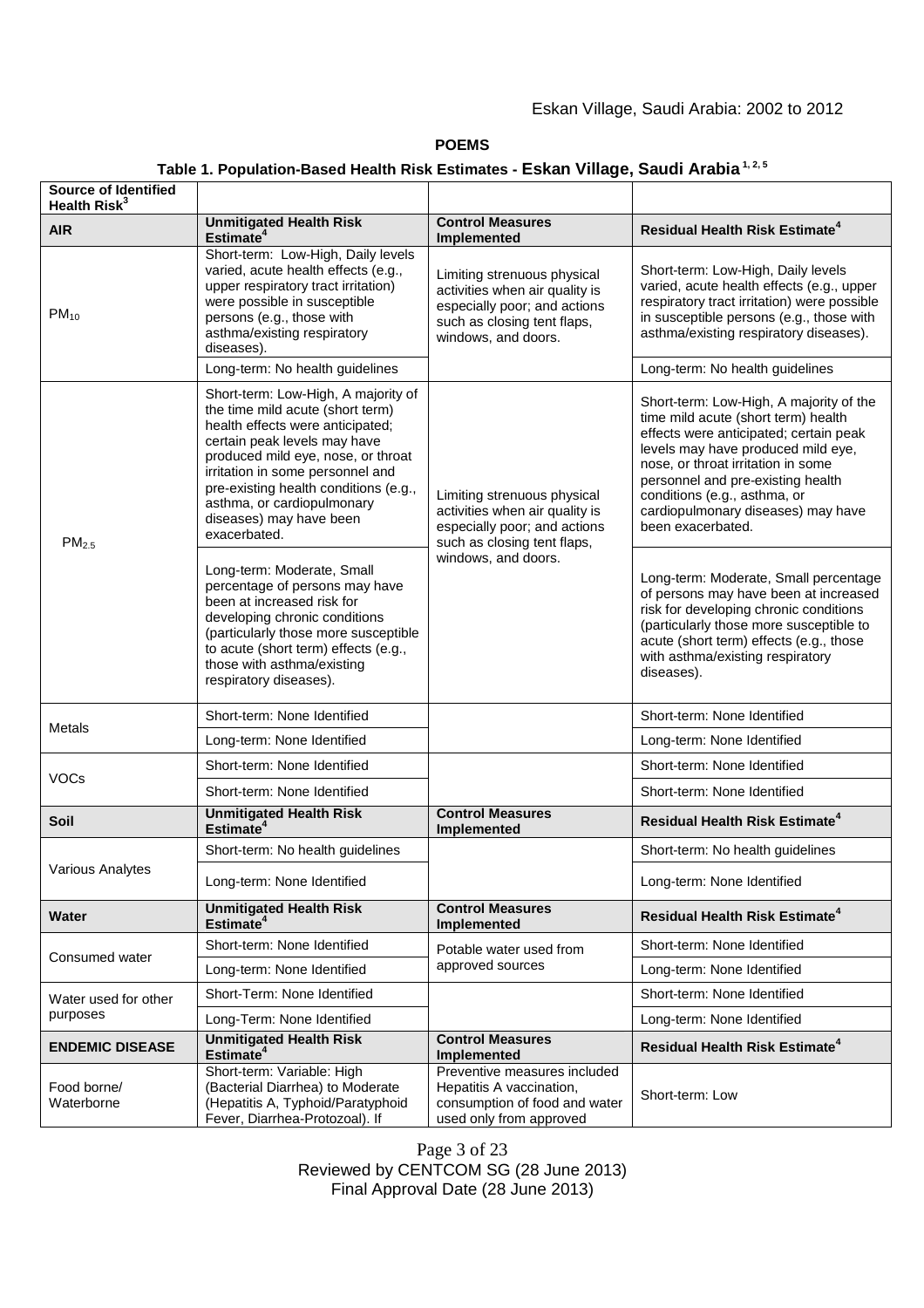# Eskan Village, Saudi Arabia: 2002 to 2012

|                                            | ingesting local food/water, the<br>health effects could have been                                                                                                                        | sources and routinely<br>monitored. (MOD 11)                                                                                                               |                                                                                                                                            |
|--------------------------------------------|------------------------------------------------------------------------------------------------------------------------------------------------------------------------------------------|------------------------------------------------------------------------------------------------------------------------------------------------------------|--------------------------------------------------------------------------------------------------------------------------------------------|
|                                            | temporarily incapacitating to<br>personnel (Diarrhea) or resulted in<br>prolonged illness (Hepatitis A).                                                                                 |                                                                                                                                                            |                                                                                                                                            |
|                                            | Long-term: None Identified                                                                                                                                                               |                                                                                                                                                            | Long-term: None Identified                                                                                                                 |
| Arthropod Vector<br>Borne                  | Short-term: Moderate (Crimean<br>Congo Hemorrhagic Fever,<br>Leishmaniasis) to Low (Sandfly<br>Fever, Plague, Typhus-Fleaborn,<br>West Nile Fever, Tick-borne<br>Rickettsioses, Sindbis) | Preventive measures included<br>proper wear of the treated<br>uniform and application of<br>repellent to exposed skin and<br>appropriate chemoprophylaxis. | Short-term: Low                                                                                                                            |
|                                            | Long-term: None identified                                                                                                                                                               |                                                                                                                                                            | Long-term: None identified                                                                                                                 |
| <b>Water-Contact</b><br>(e.g. wading,      | Short-term: Moderate<br>(Leptospirosis, Schistosomiasis)                                                                                                                                 |                                                                                                                                                            | Short-term: Moderate                                                                                                                       |
| swimming)                                  | Long-term: None Identified                                                                                                                                                               |                                                                                                                                                            | Long-term: None Identified                                                                                                                 |
| Respiratory<br><b>Animal Contact</b>       | Short-term: Low (Tuberculosis<br>(TB), Meningococcal Meningitis).                                                                                                                        | Providing adequate living and                                                                                                                              | Short-term: Low                                                                                                                            |
|                                            | Long-term: None Identified                                                                                                                                                               | work space; medical<br>screening; vaccination                                                                                                              | Long-term: None Identified                                                                                                                 |
|                                            | Short-term: Moderate (Q-Fever) to<br>Low (Rabies, Anthrax, H5N1 avian<br>influenza)                                                                                                      | Prohibiting contact with,<br>adoption, or feeding of feral<br>animals IAW CENTCOM GO                                                                       | Short-term: Moderate (Q-Fever), Low<br>(Rabies, Anthrax, H5N1 avian<br>influenza)                                                          |
|                                            | Long-term: Low (Rabies)                                                                                                                                                                  | 1B. Risks are further reduced<br>in the event of assessed<br>contact by prompt post-                                                                       | Long-term: Low (Rabies)                                                                                                                    |
|                                            |                                                                                                                                                                                          | exposure rabies prophylaxis<br>IAW the CDC's ACIP<br>quidelines.                                                                                           |                                                                                                                                            |
| <b>VENOMOUS</b><br><b>ANIMAL/INSECTS</b>   | <b>Unmitigated Health Risk</b>                                                                                                                                                           | <b>Control Measures</b>                                                                                                                                    | <b>Residual Health Risk Estimate<sup>4</sup></b>                                                                                           |
| Snakes, Scorpions,<br>Snails, Fish         | Estimate <sup>4</sup><br>Short-term: Low to High                                                                                                                                         | Implemented<br>Risks reduced by education,<br>avoiding contact, and proper<br>and timely reporting and                                                     | Short-term: Low to High (If<br>encountered, effects of venom varied<br>with species from mild localized<br>swelling to potentially lethal) |
|                                            | Long-term: None Identified                                                                                                                                                               | treatment.                                                                                                                                                 | Long-term: None Identified                                                                                                                 |
| <b>HEAT/COLD STRESS</b>                    | <b>Unmitigated Health Risk</b><br>Estimate <sup>4</sup>                                                                                                                                  | <b>Control Measures</b><br>Implemented                                                                                                                     | Residual Health Risk Estimate <sup>4</sup>                                                                                                 |
|                                            | Short-term: Low to High                                                                                                                                                                  |                                                                                                                                                            | Short-term: Low to High                                                                                                                    |
| Heat                                       | Long-term: Low                                                                                                                                                                           | Work-rest cycles, proper<br>hydration and nutrition, and<br><b>WBGT Monitoring.</b>                                                                        | Long-term: Low                                                                                                                             |
|                                            | Short-term: Low                                                                                                                                                                          | Risks from cold stress reduced                                                                                                                             | Short-term: Low                                                                                                                            |
| Cold                                       | Long-term: Low                                                                                                                                                                           | with protective measures such<br>as use of the buddy system,<br>proper wear of protective<br>clothing, and proper hydration<br>and nutrition.              | Long-term: Low                                                                                                                             |
| <b>NOISE</b>                               | <b>Unmitigated Health Risk</b>                                                                                                                                                           | <b>Control Measures</b>                                                                                                                                    | <b>Residual Health Risk Estimate<sup>4</sup></b>                                                                                           |
| Continuous (Power<br>generation equipment) | Estimate <sup>4</sup><br>Short-term: Low                                                                                                                                                 | Implemented<br>Hearing protection used by                                                                                                                  | Short-term: Low                                                                                                                            |

Page 4 of 23 Reviewed by CENTCOM SG (28 June 2013) Final Approval Date (28 June 2013)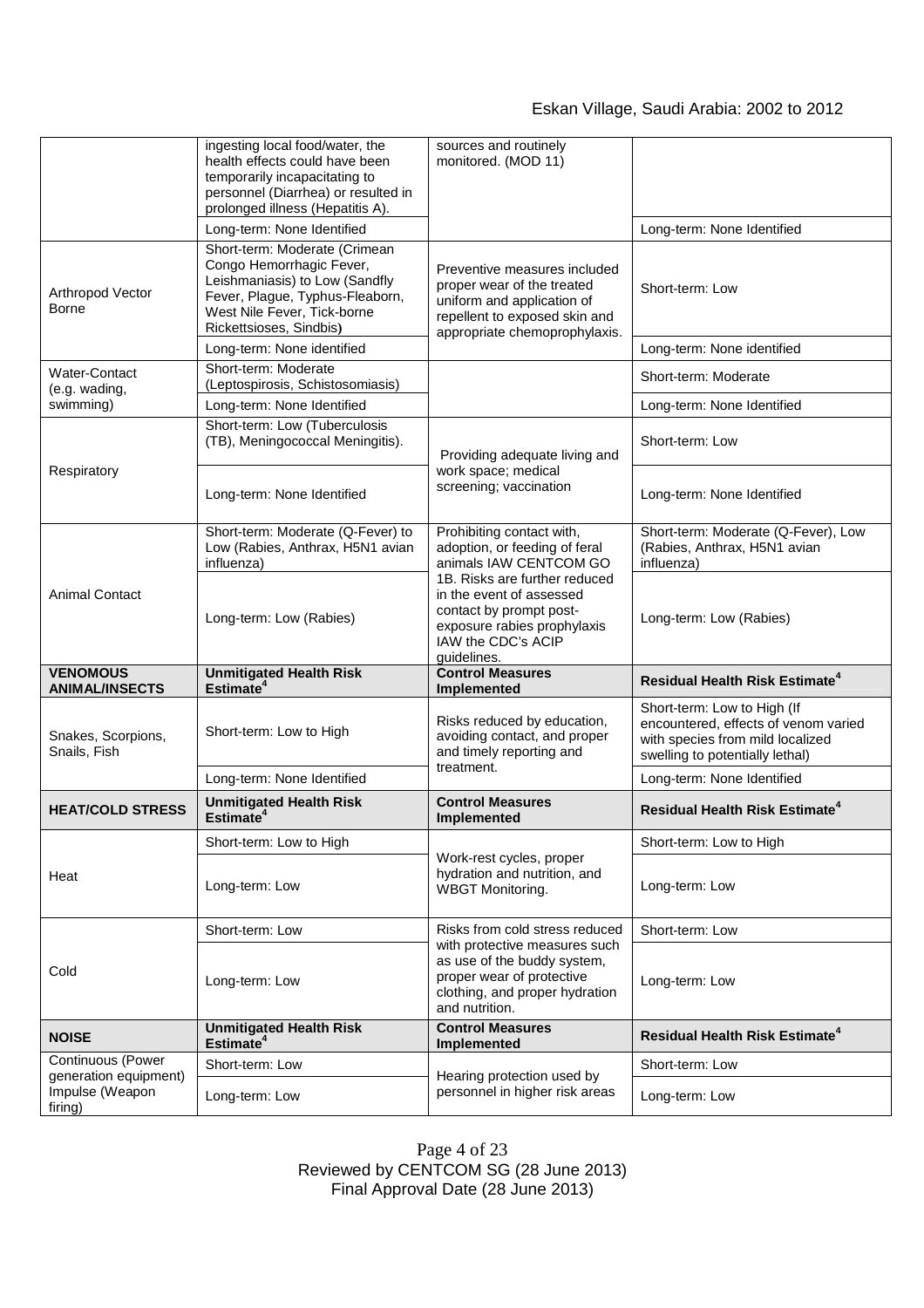#### Eskan Village, Saudi Arabia: 2002 to 2012

<sup>1</sup> This Summary Table provides a qualitative estimate of population-based short- and long-term health risks associated with the general ambient and occupational environment conditions at Eskan Village. It does not represent a unique individual exposure profile. Actual individual exposures and health effects depend on many variables. For example, while a chemical may have been present in the environment, if a person did not inhale, ingest, or contact a specific dose of the chemical for adequate duration and frequency, then there may have been no health risk. Alternatively, a person at a specific location may have experienced a unique exposure which could have resulted in a significant individual exposure. Any such person seeking medical care should have their specific exposure documented in an SF600.

 $^2$  This assessment was based on specific data and reports obtained from the October 1999 through October 2012 timeframe. It was considered a current representation of general site conditions but may not reflect certain fluctuations or unique exposure incidents. Acute health risk estimates were generally consistent with field-observed health effects.

 $3$ This Summary Table was organized by major categories of identified sources of health risk. It only lists those sub-categories specifically identified and addressed at the site(s) evaluated. The health risks were presented as Low, Moderate, High or Extremely High for both acute and chronic health effects. The health risk level was based on an assessment of both the potential severity of the health effects that could be caused and probability of the exposure that would produce such health effects. Details can be obtained from the APHC/AIPH. Where applicable, "None Identified" was used when an exposure was identified and no health risk of either a specific acute or chronic health effects were determined. More detailed descriptions of OEH exposures that were evaluated but determined to pose no health risk are discussed in the following sections of this report.

<sup>4</sup> Health risks in this Summary Table were based on quantitative surveillance thresholds (e.g. endemic disease rates; host/vector/pathogen surveillance) or screening levels, e.g. Military Exposure Guidelines (MEGs) for chemicals. Some previous assessment reports may provide slightly inconsistent health risk estimates because quantitative criteria such as MEGs may have changed since the samples were originally evaluated and/or because this assessment makes use of all historic site data while previous reports may have only been based on a select few samples.

> Page 5 of 23 Reviewed by CENTCOM SG (28 June 2013) Final Approval Date (28 June 2013)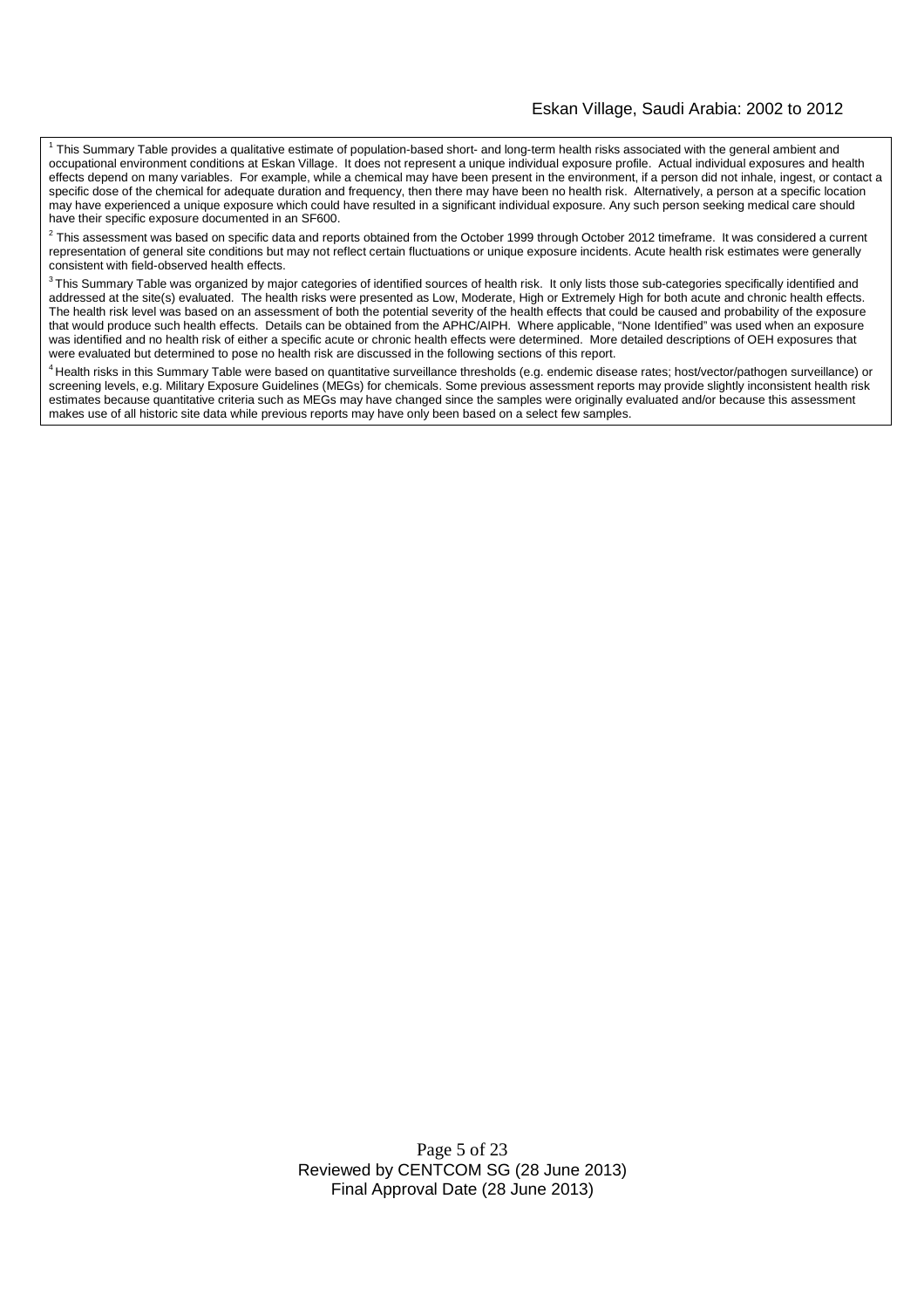# **1 Discussion of Health Risks at Eskan Village, Saudi Arabia by Source**

The following sections describe the major source categories of potential health risk that were evaluated at Eskan Village. For each category, the evaluation process includes identifying what, if any, specific sub-categories/health concerns were present.

# **2 Air**

## 2.1 Site-Specific Sources Identified

Eskan Village is situated in a dusty semi-arid desert environment. Inhalational exposure to high levels of dust and particulate matter, such as during high winds or dust storms may have resulted in mild to more serious short-term health effects (e.g., eye, nose or throat and lung irritation) in some personnel. Additionally, certain subgroups of the deployed forces (e.g., those with pre-existing asthma/cardio pulmonary conditions) were at greatest risk of developing notable health effects.

Environmental surveillance occurred between 1999 and 2012. The summary of results follows.

## 2.2 Particulate matter, less than 10 micrometers ( $PM_{10}$ )

2.2.1 Sample data/Notes:

Exposure Guidelines:

Short-term (24-hour) PM<sub>10</sub> (μg/m<sup>3</sup>): Negligible MEG=250, Marginal MEG=420, Critical MEG=600. Long-term  $PM_{10}$  MEG (µg/m<sup>3</sup>): Not Available.

The range of 24-hour PM<sub>10</sub> concentrations in 338 samples was 1 to 1035  $\mu$ g/m<sup>3</sup>.

2.2.2 Short-term health risks:

**Low-High:** Short term risk is based on comparison of daily concentrations to 24-hr MEGs. The variability in the risk is due to significant fluctuation in the daily concentrations. The risk assessment is based on sampling data from 1999-2012.

Overall 308/338 (91%) of the sampling days had concentrations below the 24-hour negligible MEG (LOW Risk); 22/338 (7%) of the sampling days were between the 24-hour negligible MEG and the 24 hour marginal MEG (LOW Risk); 7/338 (2%) of the sampling days were between the 24-hour marginal and the 24-hour critical MEG (MODERATE Risk); 1/338 (<1%) of the sampling days were greater than the critical MEG (HIGH risk). Confidence is low based on limitations in sampling data.

Respiratory effects can increasingly impact real-time health and mission capabilities as they exceed higher levels of MEGs. Acute effects to relatively healthy troops are mostly eye, nose, and throat irritation, and respirator effects (sneezing, adaptive responses such as coughing, sinus congestion and drainage) that can be exacerbated by increased activity.

2.2.3 Long-term health risk:

**Not Evaluated-no available health guidelines**. The Environmental Protection Agency has retracted its long-term standard (NAAQS) for  $PM_{10}$  due to an inability to clearly link chronic health effects with chronic  $PM_{10}$  exposure levels.

> Page 6 of 23 Reviewed by CENTCOM SG (28 June 2013) Final Approval Date (28 June 2013)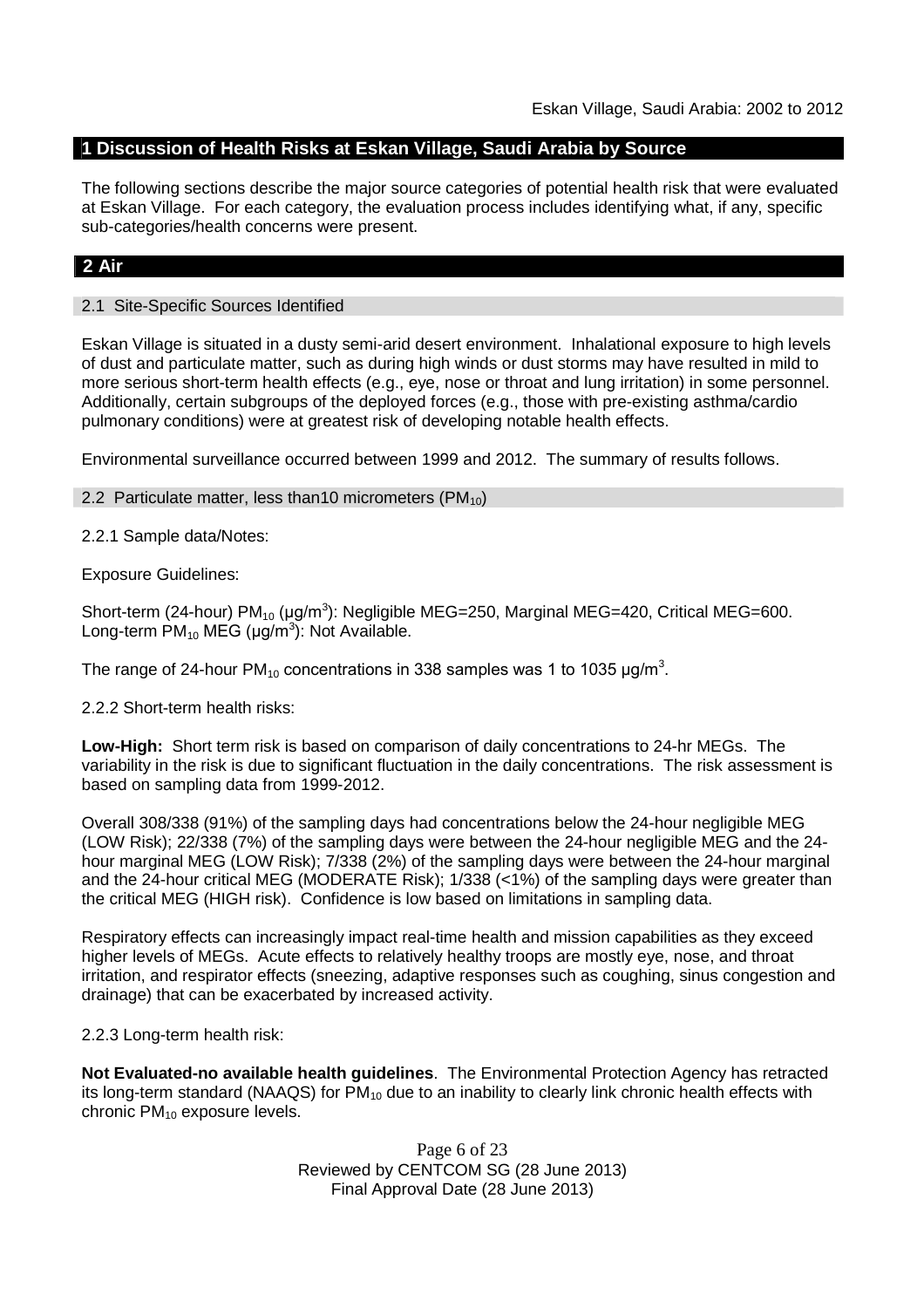## 2.3 Particulate Matter, less than 2.5 micrometers (PM<sub>2.5</sub>)

## 2.3.1 Sample data/Notes:

Exposure Guidelines:

Short-term (24-hour) PM<sub>2.5</sub> MEGs (μg/m<sup>3</sup>): Negligible MEG=65, Marginal MEG=250, Critical MEG=500. Long-term  $PM_{2.5}$  MEGs: Negligible MEG=15, Marginal MEG=65.

The range of 24-hour PM<sub>2.5</sub> concentrations in 32 samples collected November 2009, April 2011-March 2012 was 18-907 μg/m<sup>3</sup>, with an average concentration during April 2011-March 2012 of 109 μg/m<sup>3</sup>.

## 2.3.2 Short-term risk:

Overall 20/32 (63%) of the sampling days had concentrations below the 24-hour negligible MEG (LOW Risk); 9/32 (28%) of the sampling days were between the 24-hour negligible MEG and the 24-hour marginal MEG (LOW Risk); 2/32 (6%) of the sampling days were between the 24-hour marginal and the 24-hour critical MEG (MODERATE Risk); 1/32 (3%) of the sampling days were greater than the critical MEG (HIGH risk). Confidence is low based on limitations in sampling data.

**Low-High:** Short term risk is based on comparison of daily concentrations to 24-hr MEGs. The variability in the risk is due to significant fluctuation in the daily concentrations. The risk assessment is based on sampling data from 2009, 2011-2012.

2.3.3 Long-term health risks:

Overall 20/32 (63%) had concentrations between the negligible and marginal MEG; 12/32 (38%) of the sampling days had concentrations above the marginal MEG.

**Moderate:** The long-term PM<sub>2.5</sub> health risk assessment for Eskan Village was moderate based on PM<sub>2.5</sub> concentrations and the likelihood of exposure at these hazard severity levels. A moderate health risk assessment suggests that long-term exposure to peak PM<sub>2.5</sub> concentrations at Eskan Village were expected to have degraded mission capabilities in terms of the required mission standard and would result in reduced mission capability if hazards occurred during the mission. Confidence in the shortterm  $PM<sub>2.5</sub>$  health risk assessment was low (TG 230, Table 3-6).

#### 2.4 Airborne Metals from  $PM_{10}$

2.4.1 Sample data/Notes:

Exposure Guidelines:

The health risk assessment was based on average and peak concentration of 338 PM $_{10}$  airborne metal samples collected at Eskan Village from 1999-2012, and the likelihood of exposure. Risks are determined based on comparison to available MEGs.

2.4.2 Short and long-term health risks:

**None identified based on the available sampling data**: All contaminants were measured at concentrations below MEGs. Three contaminants have detection limits greater than the MEG (Beryllium, Cadmium, and Vanadium). Since these contaminants weren't detected in any of the samples and/or there is no expected source of these contaminants, no further assessment was needed

> Page 7 of 23 Reviewed by CENTCOM SG (28 June 2013) Final Approval Date (28 June 2013)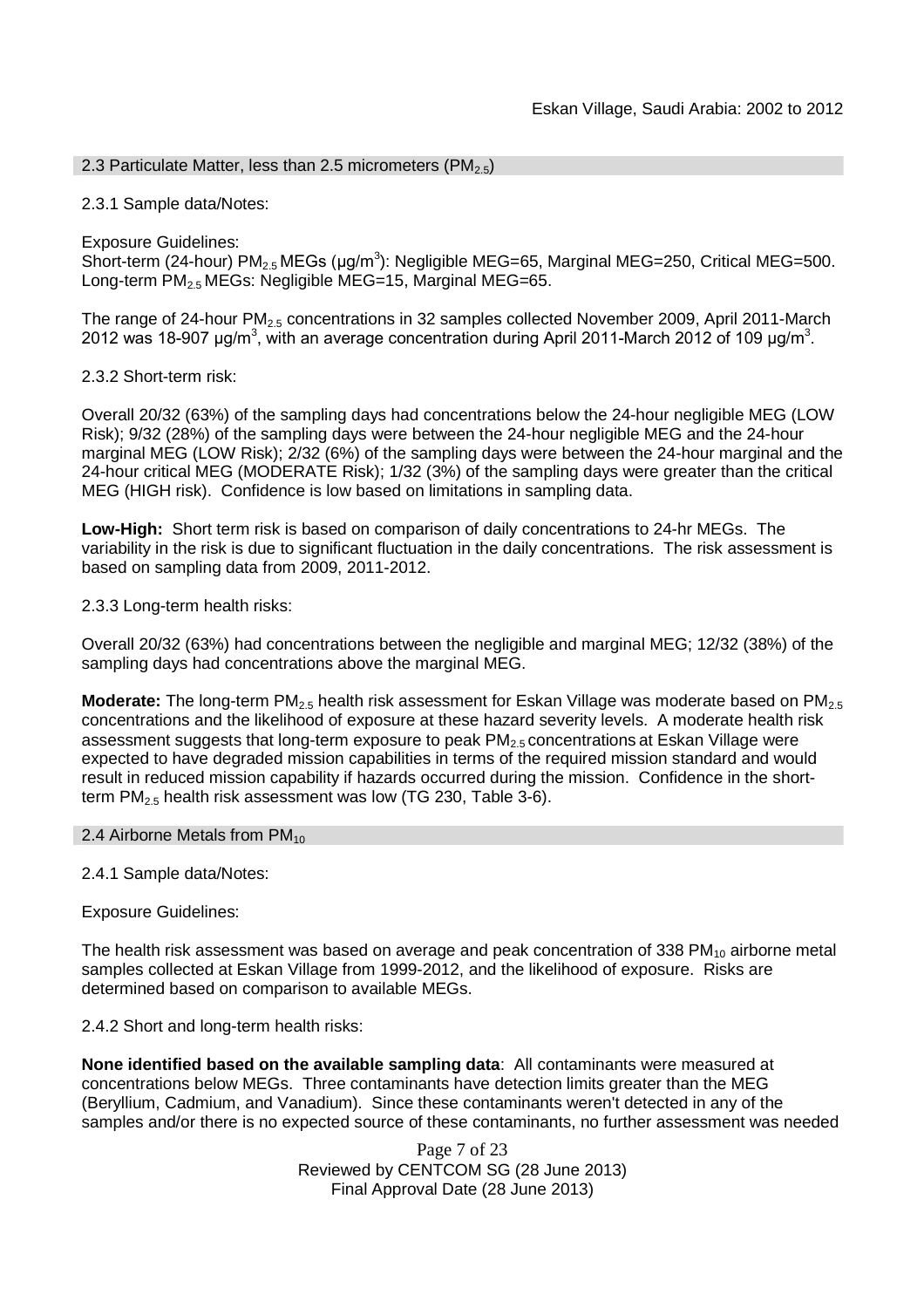(based on guidance in TG 230 paragraph 3.4.4.4). Confidence in this risk assessment is low based on limitations in sampling data and analytical limits of detection.

#### 2.5 Volatile Organic Compounds (VOC)

2.5.1 The health risk assessment was based on average and peak concentration of 235 valid volatile organic chemical (VOC) air samples collected at Eskan Village in 1999, 2000, 2009 and 2011, and the likelihood of exposure.

Six samples were analyzed for acrolein, 2 of which were detected at levels of 1.2-1.4 ug/mg<sup>3</sup> which exceeds the 1 year MEG but is below all short term MEGs. The detection limit for acrolein also exceeds the 1 year MEG (see TG 230, Section 3.4.4.4).

| <b>Acrolein MEGs</b>        |                             |                    |                   |                 |                      |  |  |  |
|-----------------------------|-----------------------------|--------------------|-------------------|-----------------|----------------------|--|--|--|
| vear                        | hour critical               | hour marginal      | hour negligible   | 8 hr negligible | 14 day negligible    |  |  |  |
| 0.14 $\mu$ q/m <sup>3</sup> | 3200 $\mu$ g/m <sup>3</sup> | $230 \text{ uq/m}$ | $70 \text{ uq/m}$ | 70 ug/m $^3$    | 46 ug/m <sup>3</sup> |  |  |  |

All other VOCs were detected in some of the samples, but at levels below pertinent MEGs. Risks are determined based on comparison to available MEGs.

2.5.2 Short and long-term health risks:

The hazard severity for acrolein is considered negligible because the sample concentrations were not greater than any of the short-term (1-hour) MEGs. The lowest of these is the minimal 1-hour MEG of 70 μg/m³, which is the level above which there is the potential for chronic respiratory disease. Because the detected concentrations are far below this level, as well as below the levels at which severe acute effects would occur, little or no adverse impact to the mission is anticipated. Acrolein will be retained as a hazard for future sampling and risk assessments.

No long or short-term health risks were identified from all other VOCs based on the available sampling data and no parameters exceeding 1-year Negligible MEGs.

# **3 Soil**

#### 3.1 Site-Specific Sources Identified

The region is extremely arid with little vegetation and mostly sandy soils. The subsurface conditions are divided into three distinctive layers. The first layer consists of silty sands with some clay approximately 7.5 feet in depth. The second layer is highly weathered limestone 11.5 feet thick and the third layer is a highly weathered limestone with cracks and voids (over 10% water loss) approximately 13 feet thick.

#### 3.2 Sample data/Notes:

A total of 25 soil samples were collected from Eskan Village in 1999, 2003, 2004 to assess OEH health risk to deployed personnel. The primary soil contamination exposure pathways are dermal contact and dust inhalation. Typical parameters analyzed for included SVOCs, radionuclides, heavy metals, PCBs, pesticides, herbicides. If the contaminant was known or suspected, other parameters may have been analyzed for (i.e. total petroleum hydrocarbons (TPH) and polycyclic aromatic hydrocarbons (PAH) near fuel spills).

> Page 8 of 23 Reviewed by CENTCOM SG (28 June 2013) Final Approval Date (28 June 2013)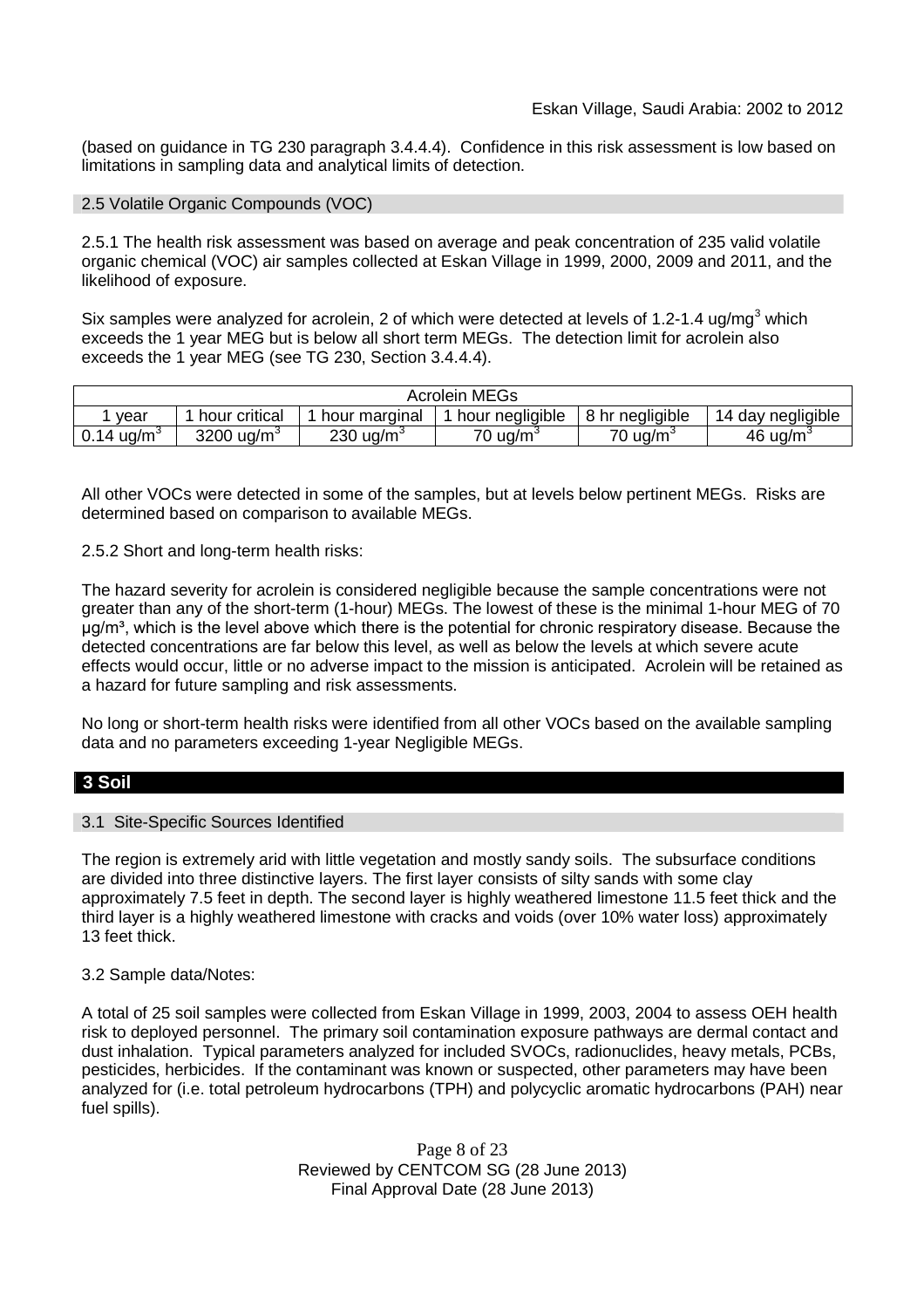## 3.3 Short-term health risk:

**Not an identified source of health risk**. Currently, sampling data for soil are not evaluated for short term (acute) health risks**.**

3.4 Long-term health risk:

**None identified based on available sample data.** All contaminants were measured at concentrations below MEGs.

## **4 Water**

In order to assess the health risk to US personnel from exposure to water in theater, the USAPHC identified the most probable exposure pathways. These were based on the administrative information provided on the field data sheets submitted with the samples taken over the time period being evaluated.

Bottled water is the primary source of drinking water for all deployed personnel in Saudi Arabia.

Eskan Village draws its hard-piped water (used for personal hygiene and cooking) from Riyadh Water Authority (RWA). RWA water comes from a variety of sources; ground water, ground water under the influence of surface water and desalinated water.

#### 4.1 Drinking Water: Bottled

#### 4.1.1 Site-Specific Sources Identified

All bottled water is from U.S. Army Public Health Command-approved sources (Nova and Nestle). Each shipment of bottled water is tested upon receipt. The monitoring includes total coliform presence/absence and E. coli. In addition, broad spectrum analysis has been performed on bottled water.

#### 4.1.2 Sample data/Notes:

3 broad spectrum analysis samples were collected in 2004. All analytes were not detected at levels above the short or long term exposure levels.

Routine monitoring results are within acceptable limits.

4.1.3 Short-term and long-term health risks:

#### **None identified based on available sample data.**

#### 4.2 Non-Drinking Water: Treated/Disinfected

#### 4.2.1 Site-Specific Sources Identified

Although the primary route of exposure for most microorganisms was ingestion of the contaminated water, dermal exposure to some microorganisms, chemicals, and biological contaminants may have also caused adverse health effects. Complete exposure pathways would have included drinking, brushing teeth, personal hygiene, cooking, providing medical and dental care using a contaminated water supply or during dermal contact at vehicle or aircraft wash racks.

> Page 9 of 23 Reviewed by CENTCOM SG (28 June 2013) Final Approval Date (28 June 2013)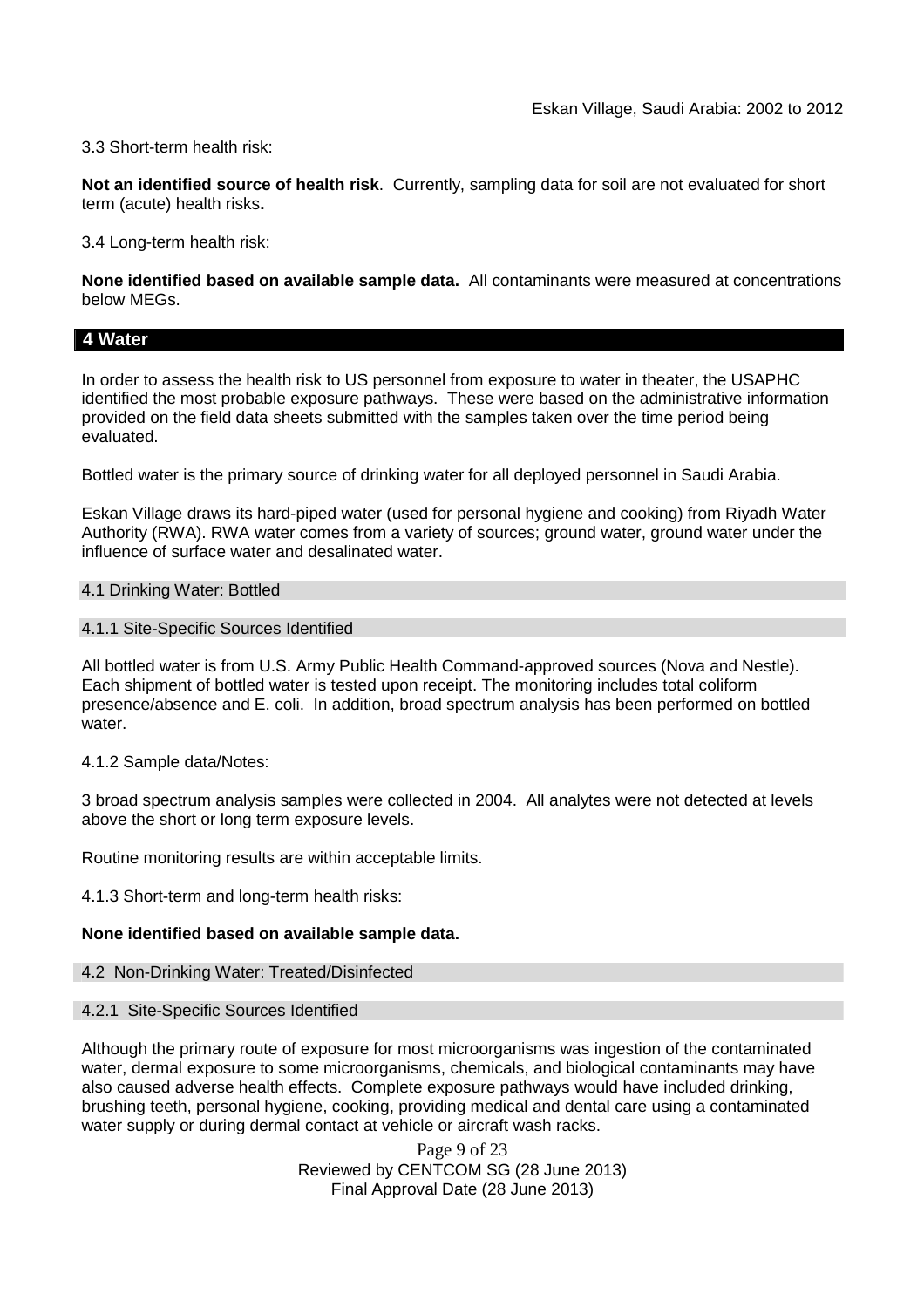The tap water at Eskan Village is tested monthly by the AF clinic. Routine monitoring includes total coliform and *E. coli* bacteria using the presence/absence method. In addition, broad spectrum analysis has been performed on tap water at Eskan Village.

4.2.2 Sample data/Notes:

Exposure Guidelines:

11 broad spectrum analysis samples collected in 1999, 2003, 2004, 2005, 2009 and 2012 were evaluated for this health risk assessment.

Broad spectrum analytes were not routinely detected at levels above the short or long term MEGs.

Records indicate that the routinely monitored parameters (pH, chlorine, bacteriological) are typically within acceptable limits. Deviations from acceptable limits are investigated and corrected as they occur.

4.2.3 Short and long-term health risks:

#### **None identified based on available sample data**

#### **5 Military Unique**

5.1 Chemical Biological, Radiological Nuclear (CBRN) Weapons

No specific hazard sources documented in DOEHRS or MESL

#### 5.2 Depleted Uranium (DU)

No specific hazard sources documented in DOEHRS or MESL

#### 5.3 Ionizing Radiation

5.3.1 Security Forces personnel use an x-ray backscatter device (Rapiscan), located in the ESFS Visitor Control Center, for vehicles entering the gate. Radiation protection survey performed in 2011, verified that shielding and precautions taken are adequate for current operations and shows compliance with occupational and general public radiation safety standards.

5.3.2 Short-term and long-term health risks:

Low: Procedures are in place to maintain exposures as low as reasonable achievable. Confidence in this risk is high.

#### 5.4 Non-Ionizing Radiation

5.4.1 Radar and communication antennas, which emit radio frequency radiation, are scattered throughout the base. Exposure potential is low due to elevated antennas, restricted areas, warning signs, and safe standard operating procedures.

> Page 10 of 23 Reviewed by CENTCOM SG (28 June 2013) Final Approval Date (28 June 2013)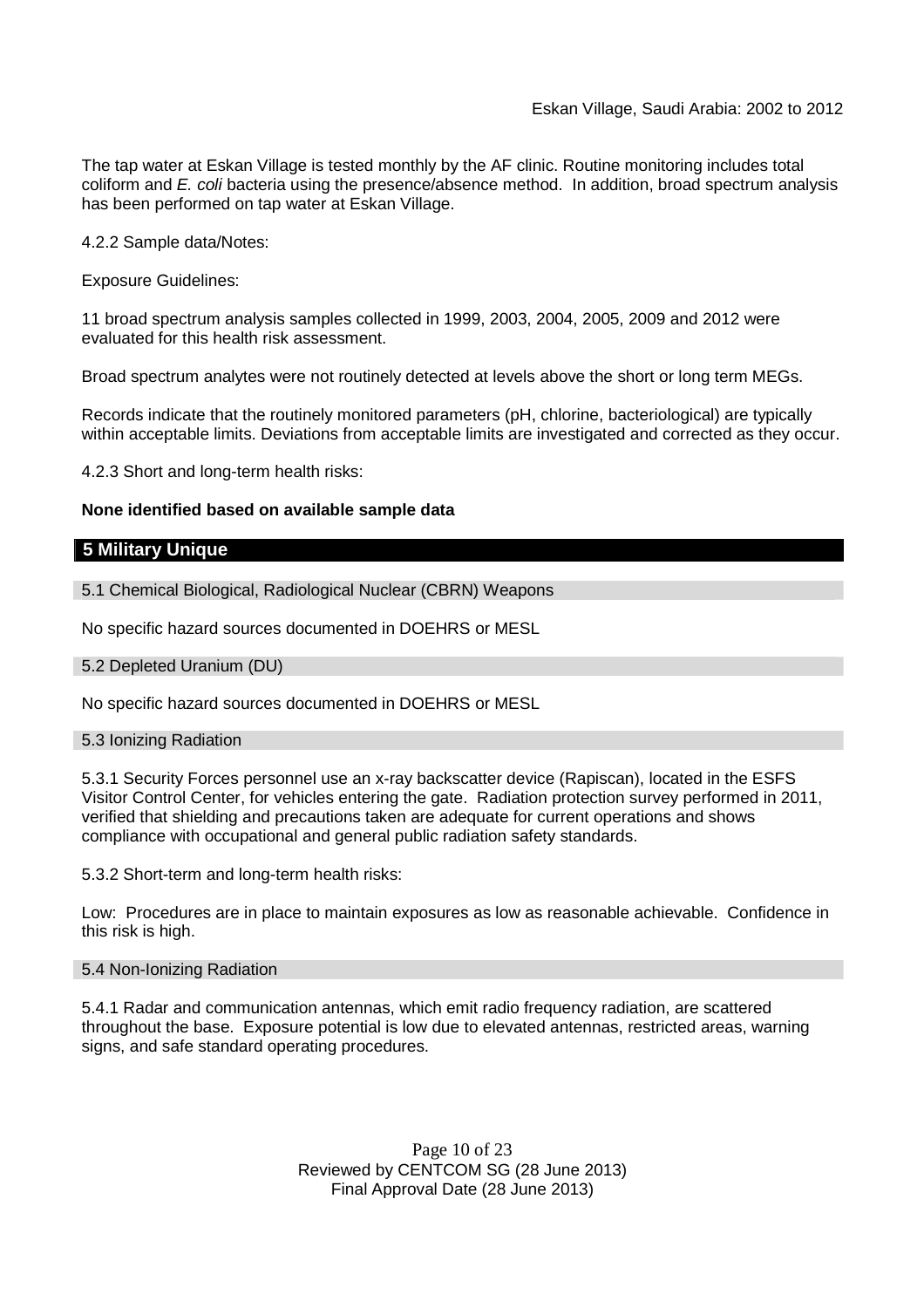5.4.2 Short and long-term health risks:

Low: Procedures are in place to maintain exposures below the permissible exposure limits. Confidence in this risk assessment is medium.

# **6 Endemic Disease<sup>1</sup>**

All information was taken directly from the National Center for Medical Intelligence (NCMI) (https://www.intelink.gov/ncmi), Infectious Disease Risk Assessment for Saudi Arabia 29 March 2011. This document lists the endemic disease reported in the region, its specific risks and severity and general health information about the disease. The general information on meningococcal meningitis regarding how it is transmitted from person to person came from the World Health Organization's Fact Sheet No. 141 on Meningococcal Meningitis. USCENTCOM MOD 11 (Reference 12 of this document) lists deployment requirements, to include immunization and chemoprophylaxis, in effect during the time frame covered by this POEMS.

#### 6.1 Foodborne and Waterborne Diseases

Food borne and waterborne diseases in the area were potentially transmitted through the consumption of local food and water. Sanitation was poor throughout the country, including major urban areas. Local food and water sources were heavily contaminated with pathogenic bacteria, parasites, and viruses to which most U.S. Service members have little or no natural immunity. Effective host nation disease surveillance did not exist within the country. Only a small fraction of diseases were identified or reported in host nation personnel. Diarrheal diseases could have been expected to temporarily incapacitate a very high percentage of U.S. personnel within days if local food or water was consumed. Hepatitis A and typhoid fever could have caused prolonged illness in a smaller percentage of unvaccinated personnel. Vaccination was required for DOD personnel and contractors. In addition, although not specifically assessed in this document, viral gastroenteritis (e.g., norovirus) and food poisoning (e.g., Bacillus cereus, Clostridium perfringens, and Staphylococcus) may have caused significant outbreaks. Key disease risks are summarized below:

#### 6.1.1 Diarrheal Diseases (Bacteriological)

**Unmitigated High - Mitigated Low:** Mitigation was in place, U.S. Forces were provided food and water from approved sources. Diarrheal diseases can be expected to temporarily incapacitate a very high percentage of personnel (potentially over 50 percent per month) within days if local food, water, or ice is consumed. Field conditions (including lack of hand washing and primitive sanitation) may facilitate person-to-person spread and epidemics. Typically mild disease treated in outpatient setting; recovery and return to duty in less than 72 hours with appropriate therapy. A small proportion of infections may require greater than 72 hours limited duty, or hospitalization.

#### 6.1.2 Hepatitis A

**Unmitigated Moderate - Mitigated Low:** Unmitigated health risk to U.S. personnel was moderate year round. Mitigation was in place, US Personnel did not drink untreated water and vaccination with Hepatitis A vaccine is required for deployment into the CENTCOM AOR. Water consumed by US/DOD

 $^1$  NOTE: "Risk" level refers to both severity of disease (without controls, for example vaccinations) and probability of disease based on local rates/endemic status. Diseases described are those presenting greater risk when compared with U.S. conditions. Most identified disease risks can and are being mitigated with military preventive medicine measures/policies.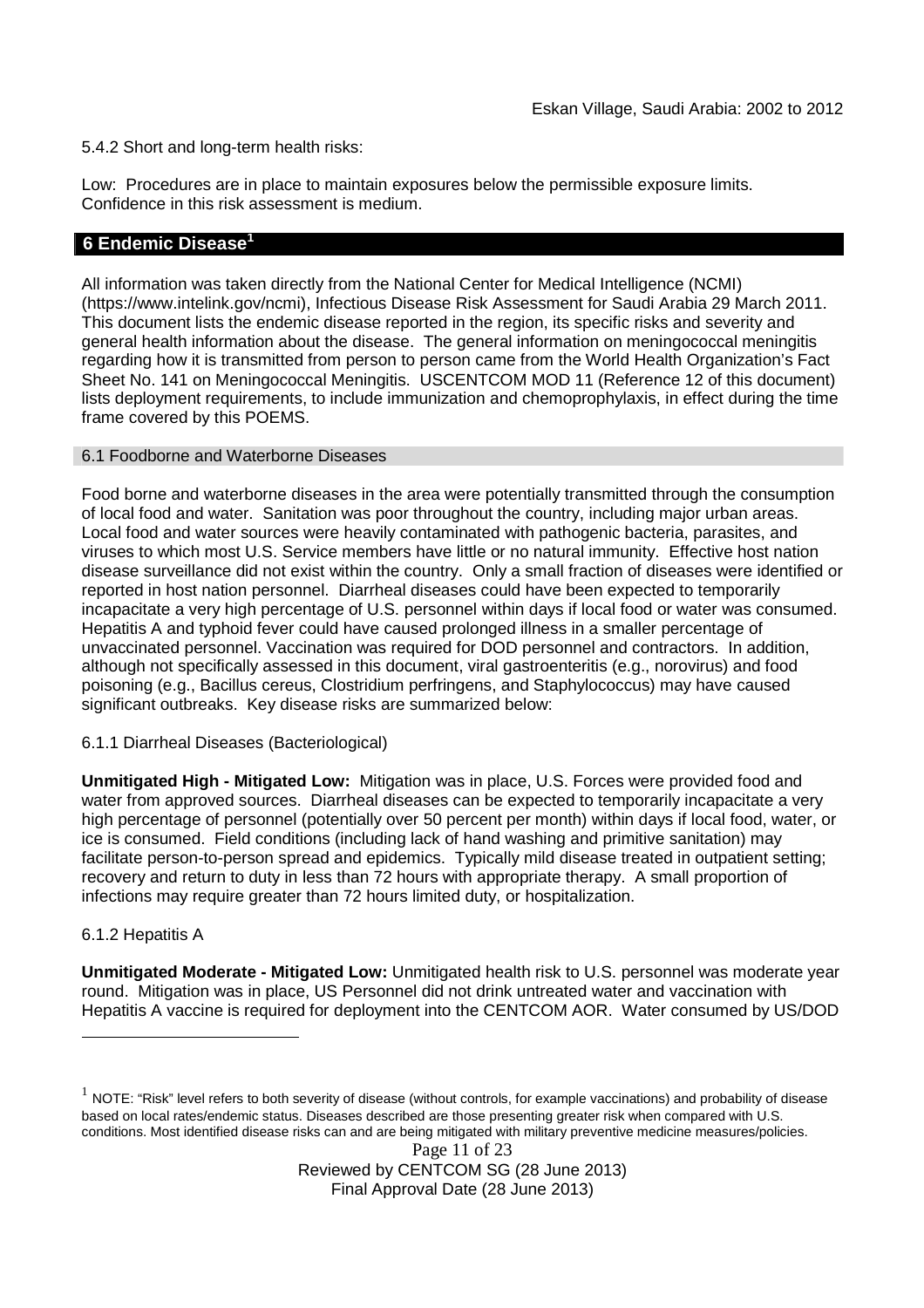personnel was treated on military camps. Typical case involves 1 to 3 weeks of debilitating symptoms, sometimes initially requiring inpatient care; recovery and return to duty may require a month or more.

## 6.1.3 Typhoid / Paratyphoid Fever

**Unmitigated Moderate – Mitigated Low:** Unmitigated health risk to U.S. personnel was moderate year round. Mitigation measures include mandatory Typhoid vaccination for US deployers to the CENTCOM AOR. Risk was typically highest following spring floods. Typhoid and paratyphoid were potentially acquired through the consumption of fecally contaminated food or water. Asymptomatic carriers are common with typhoid and contribute to sustained transmission. A small number of cases (less than 1% per month attack rate) could have occurred among unvaccinated personnel who consumed local food, water, or ice. Common source outbreaks may have occurred. Mitigation was in place, US personnel did not drink untreated water. With appropriate treatment, typhoid and paratyphoid fever are debilitating febrile illnesses typically requiring 1 to 7 days of supportive care, followed by return to duty.

## 6.1.4 Diarrhea - Protozoal

**Unmitigated Moderate – Mitigated Low:** Mitigation was in place, US personnel do did not drink untreated water. Risk was typically highest following spring floods. In general, Cryptosporidium spp., Entamoeba histolytica, and Giardia lamblia were the most common protozoal causes of diarrhea wherever sanitary conditions are significantly below U.S. standards. A small number of cases (less than 1% per month attack rate) could have occurred among personnel consuming local food, water, or ice. Outbreaks affecting a higher percentage of personnel were possible with Cryptosporidium. Symptomatic cases varied in severity; typically mild disease demonstrating recovery and return to duty in less than 72 hours with appropriate therapy; severe cases may require 1 to 7 days of supportive care, followed by return to duty.

#### 6.1.5 Short-term Health Risks:

**Unmitigated Moderate to High – Mitigated Low**: The overall short-term unmitigated risk associated with food borne and waterborne diseases was considered High (for bacterial diarrhea) to Moderate (for hepatitis A and diarrhea-protozoal) if local food or water is consumed. Preventive medicine measures such as vaccinations reduce the risk estimate to none (for Hepatitis A). Additionally, U.S. Forces were provided food and water from approved sources. Confidence in the health risk estimate was Medium

6.1.6 Long-term Health Risks:

# **None identified based on available data.**

#### 6.2 Arthropod Vector-Borne Diseases

During warmer months (approximately April to November), ecological conditions in rural and periurban areas support arthropod vectors, including ticks with variable rates of disease transmission. Because Saudi Arabia lacks adequate diagnostic capability, vector-borne diseases frequently are underreported, and there is a reliance on clinical (symptom-based, vs. laboratory confirmation- based) diagnosis. Vector-borne diseases were transmitted at low or unknown levels and may have constituted a significant health risk in the absence of mitigation measures. See Section 10.4 for more information about pesticides and pest control measures.

> Page 12 of 23 Reviewed by CENTCOM SG (28 June 2013) Final Approval Date (28 June 2013)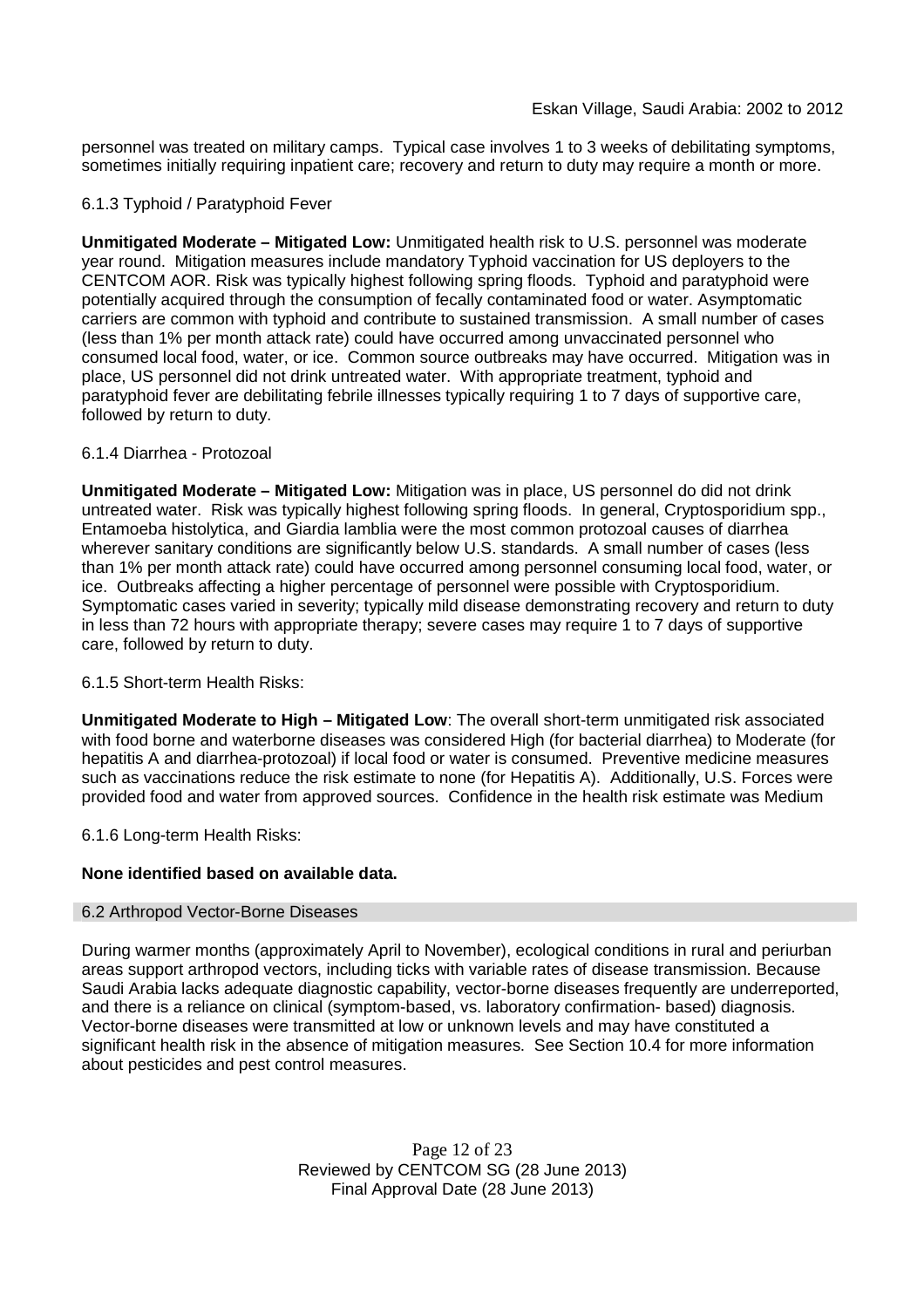## 6.2.1 Crimean-Congo hemorrhagic fever

**Unmitigated Moderate – Mitigated Low:** Potential unmitigated health risk to U.S. personnel was Moderate year round with peak transmission from March through November, but reduced to low with mitigation measures. For U.S. personnel, risk mitigation included proper wear of treated uniforms and application of repellent to exposed skin. Risk from tick-borne transmission was limited primarily to warmer months. Risk of transmission from animal contact was present year-round. Most primary Crimean-Congo hemorrhagic fever (CCHF) infections occur as sporadic cases or clusters of cases, and are associated with tick bites or occupational contact with blood or secretions from infected animals. Outbreaks of CCHF occur infrequently, but may be associated with changes in agricultural land use that increase tick contact or incursions of susceptible populations into areas where the disease is endemic. Rare cases (less than 0.1% per month attack rate) could have occurred among personnel exposed to tick bites. Direct contact with blood and body fluids of an infected animal or person may also have transmitted infection. It is a very severe illness typically requiring intensive care with fatality rates from five to fifty percent.

## 6.2.2 Leishmaniasis – Cutaneous/Visceral

**Unmitigated Moderate – Mitigated Low:** Potential health risk to U.S. personnel was Moderate year round. For U.S. personnel, risk mitigation included proper wear of treated uniforms, application of repellent to exposed skin, and minimizing outdoor activities (when possible) between dusk and dawn. Leishmaniasis is transmitted by sandflies. Transmission generally was limited to the warmer months. A small number of cases (less than 1% per month attack rate) could occur among personnel exposed to sandfly bites in areas with infected people, rodents, dogs, or other reservoir animals. Asymptomatic chronic infections may have occurred, which may become symptomatic years later. Cutaneous infection was unlikely to be debilitating, though lesions can be disfiguring. Definitive treatment previously required non-urgent evacuation to the continental United States; currently, not all cases require evacuation.

#### 6.2.3 Sandfly Fever

**Low:** Potential health risk to U.S. personnel was Low and transmission generally was limited to the warmer months. The disease is transmitted by sandflies, which typically bite at night and breed in dark places rich in organic matter, particularly in rodent or other animal burrows. Other suitable habitats include leaf litter, rubble, loose earth, caves, and rock holes. Sandflies may be common in peridomestic settings. Abandoned dwellings, sometimes used by troops as temporary quarters, also can harbor significant numbers of sandflies. Stables and poultry pens in peridomestic areas also may harbor sandflies. Although data were insufficient to assess potential disease rates, 1 to 10 percent of personnel could have been affected per month under worst case conditions. In small groups, exposed to heavily infected sandfly populations in focal areas, attack rates could have been very high (over 50 percent). Incidents can result in debilitating febrile illness typically requiring 1 to 7 days of supportive care followed by return to duty.

#### 6.2.4 Plague

**Low:** Potential health risk to U.S. personnel was Low year round. Bubonic plague typically occurs as sporadic cases among people who come in contact with wild rodents and their fleas during work, hunting, or camping activities. Outbreaks of human plague are rare and typically occur in crowded urban settings associated with large increases in infected commensal rats (Rattus rattus) and their flea populations. Some untreated cases of bubonic plague may develop into secondary pneumonic plague. Respiratory transmission of pneumonic plague is rare but has the potential to cause significant outbreaks. Close contact is usually required for transmission. In situations where respiratory

> Page 13 of 23 Reviewed by CENTCOM SG (28 June 2013) Final Approval Date (28 June 2013)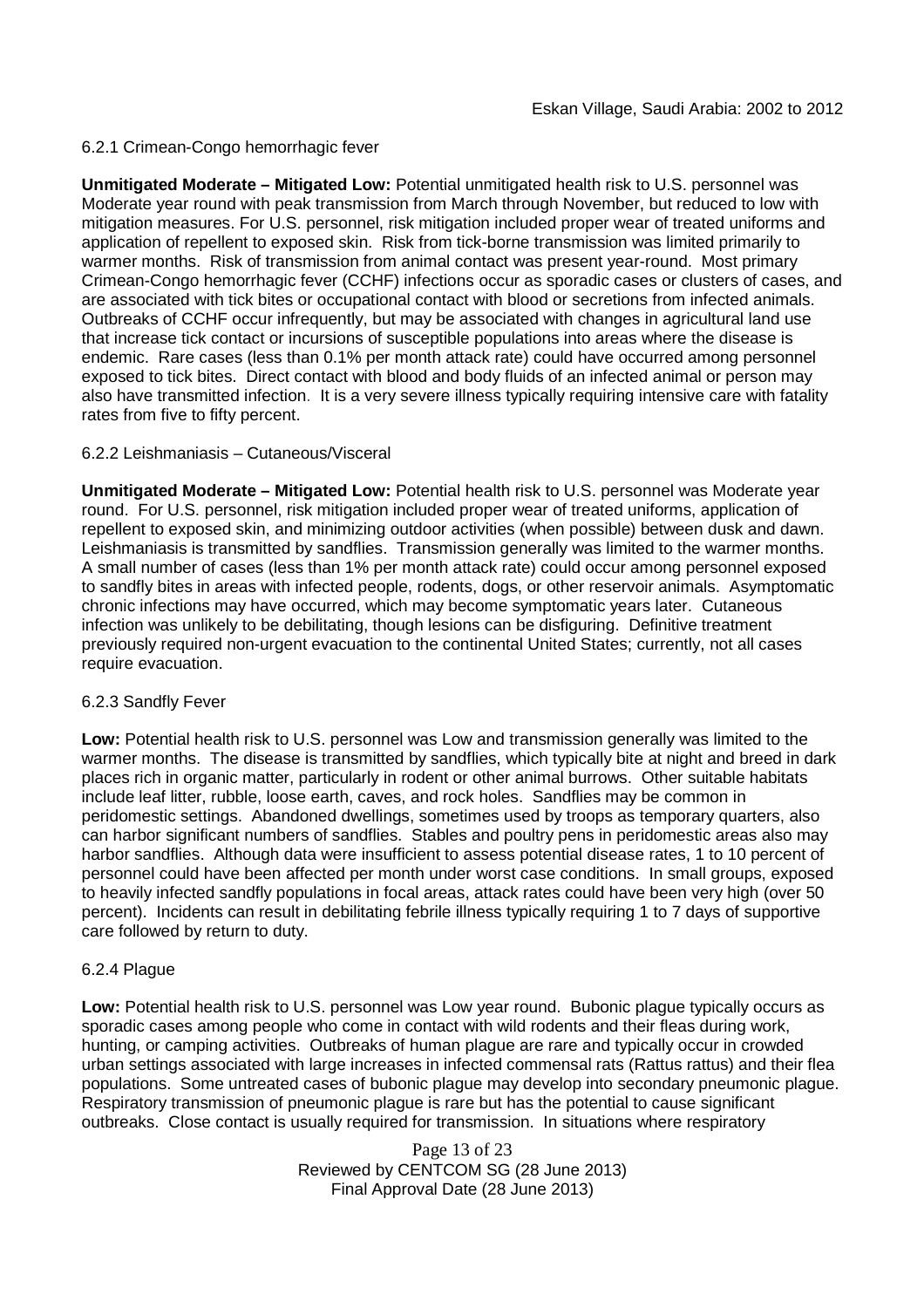transmission of plague is suspected, weaponized agent must be considered. Extremely rare cases (less than 0.01% per month attack rate) could occur. Incidence could result in potentially severe illness which may require more than 7 days of hospitalization and convalescence.

#### 6.2.5 Typhus-Fleaborn

**Low:** Potential health risk to U.S. personnel was Low. The disease is transmitted by fleas, usually on rats. While rat fleas are the most common vectors, cat fleas and mouse fleas are less common modes of transmission. These fleas are not affected by the infection. Human infection occurs because of fleafecal contamination of the bites on human skin.

#### 6.2.6 West Nile Fever

**Low:** Potential health risk to U.S. personnel was Low with transmission generally limited to the warmer months. West Nile fever was present and was maintained by bird populations and multiple species of Culex mosquitoes that help to transfer the diseases from birds to humans. The majority of infections in young, healthy adults are asymptomatic although it can result in fever, headache, tiredness, and body aches, occasionally with a skin rash (on the trunk of the body) and swollen lymph glands.

6.2.7 Tick-borne rickettsioses (Spotted fever group)

**Low:** Potential health risk to U.S. personnel was Low with rare cases present. The disease is transmitted to humans through bites of certain species of ticks.

6.2.8 Sindbis (and Sindbis-like virus)

**Low:** Potential health risk to U.S. personnel was Low with rare cases present. The virus is transmitted by mosquitoes and is maintained in nature by transmission between vertebrate (bird) hosts and invertebrate (mosquito) vectors. Humans are infected with Sindbis virus when bitten by an infected mosquito.

6.2.9 Short and long-term health risks:

**Moderate:** The unmitigated health risk estimate was moderate. Health risk was reduced to low by proper wear of the uniform, application of repellent to exposed skin, and appropriate chemoprophylaxis. Confidence in health risk estimate was medium.

6.2.10 Long-term health risks:

# **None identified based on available data.**

#### 6.3 Water Contact Diseases

Operations or activities that involved extensive water contact may have resulted in personnel being temporarily debilitated with leptospirosis in some locations. Leptospirosis health risk typically increases during flooding. In addition, although not specifically assessed in this document, bodies of surface water were likely to be contaminated with human and animal waste. Activities such as wading or swimming may have resulted in exposures to enteric diseases such as diarrhea and hepatitis via incidental ingestion of water. Prolonged water contact also may have also lead to the development of a variety of potentially debilitating skin conditions such as bacterial or fungal dermatitis.

> Page 14 of 23 Reviewed by CENTCOM SG (28 June 2013) Final Approval Date (28 June 2013)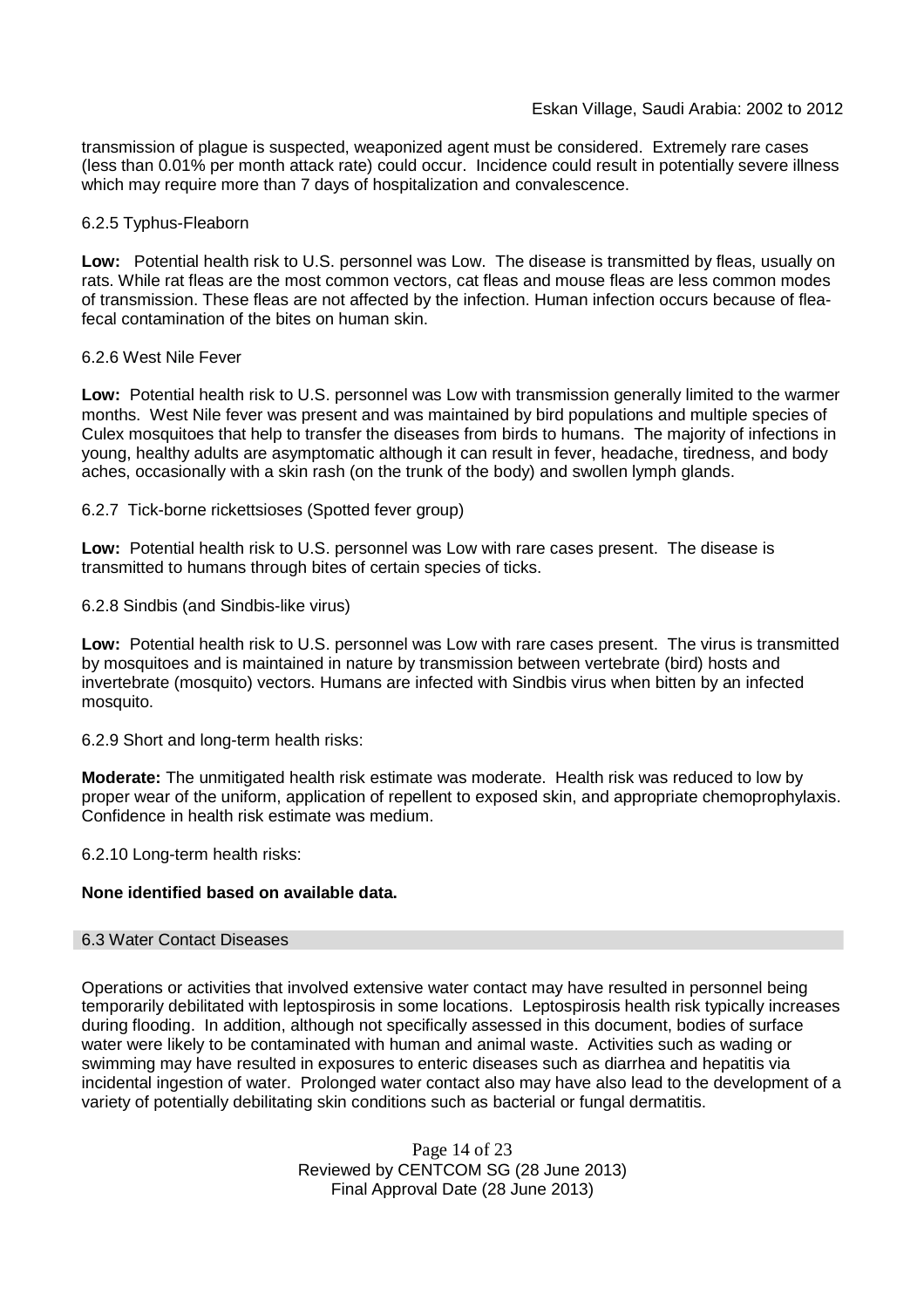## 6.3.1 Leptospirosis

**Unmitigated – Moderate / Mitigated - Low:** Leptospirosis unmitigated risk is moderate year-round with peak season April through October. The disease is present in Saudi Arabia, but at unknown levels. Data are insufficient to assess potential disease rates, up to 1-10 percent of personnel wading or swimming in bodies of water such as lakes, streams, or irrigated fields could be affected per month. Human infection occurs through exposure to water or soil contaminated by infected animals and has been associated with wading, and swimming in contaminated, untreated open water. Leptospirosis can enter the body through cut or abraded skin, mucous membranes, and conjunctivae. Ingestion of contaminated water can also lead to infection. The acute generalized illness associated with infection can mimic other tropical diseases (for example, dengue fever, malaria, and typhus), and common symptoms include fever, chills, myalgia, nausea, diarrhea, cough, and conjunctival suffusion. Manifestations of severe disease can include jaundice, renal failure, hemorrhage, pneumonitis, and hemodynamic collapse. Recreational activities involving extensive water contact may result in personnel being temporarily debilitated with leptospirosis. Mitigation strategies included avoiding water contact and recreational water activities, proper wear of uniform (especially footwear), and protective coverings for cuts/abraded skin.

#### 6.3.2 Schistosomiasis

**Unmitigated – Moderate / Mitigated - Low:** Schistosomiasis unmitigated risk is moderate with peak season April through November. Human release schistosome eggs through urine and feces, which may be contaminating surface water. When water temperatures in lakes, streams, and rivers are at or above  $68^{\circ}$ F, the eggs hatch and release the larvae into the water. If the right type of freshwater snail is present, the larvae penetrate the snail, develop, and emerge as free-swimming cercariae that can infect humans by penetrating the skin of people while wading or swimming. Mitigation strategies are the same as listed above.

6.3.3 Short-term health risks:

**Unmitigated – Moderate / Mitigated - Low:** Health risk of leptospirosis and schistosomiasis was moderate without mitigation strategies in place. Confidence in the health risk estimate was medium

6.3.4 Long-term health risks:

#### **None identified based on available data.**

#### 6.4 Respiratory Diseases

Although not specifically assessed in this document, deployed U.S. forces may have been exposed to a wide variety of common respiratory infections in the local population. These included influenza, pertussis, viral upper respiratory infections, viral and bacterial pneumonia, and others. U.S. military populations living in close-quarter conditions were at risk for substantial person-to-person spread of respiratory pathogens. Influenza was of particular concern because of its ability to debilitate large numbers of unvaccinated personnel for several days.

> Page 15 of 23 Reviewed by CENTCOM SG (28 June 2013) Final Approval Date (28 June 2013)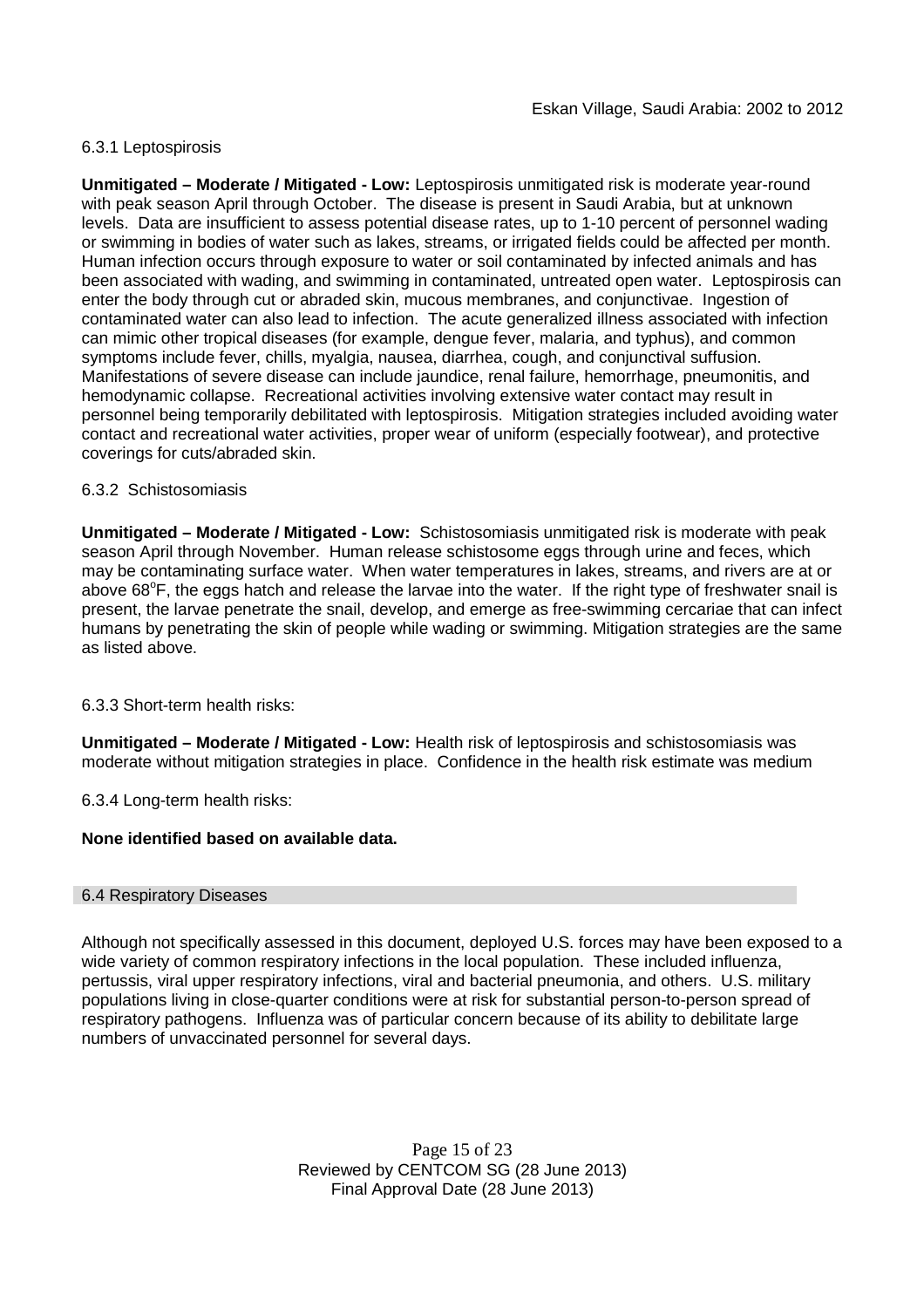# 6.4.1 Tuberculosis (TB)

**Low:** Potential unmitigated health risk to U.S. personnel was Low year round. Transmission typically requires close and prolonged contact with an active case of pulmonary or laryngeal tuberculosis (TB), although it also can occur with more incidental contact. The likelihood of exposure to an active case varies with the overall incidence and the degree of contact with the local population, particularly those living in conditions of crowding and poverty. Tuberculin skin test (TST) conversion rates may have been elevated over baseline for personnel with prolonged close exposure to local populations. A TST screening to detect latent infection may have been warranted in personnel with a history of prolonged close exposure to local populations. Tuberculosis exposure and infection is evaluated as part of the Post Deployment Health Assessment (PDHA) process.

#### 6.4.2 Meningococcal Meningitis

**Low:** Potential unmitigated health risk to U.S. personnel was Low year round. However, the health risk may have been elevated during cooler months. Asymptomatic colonization and carriage of meningococcal bacteria was common worldwide, including within U.S. military populations; rare symptomatic cases may have occured periodically in military populations, regardless of geographic location. Meningococcal meningitis is potentially a very severe disease typically requiring intensive care; fatalities may occur in 5-15% of cases.

#### 6.4.3 Short-term health risks:

**Low:** Confidence in the health risk estimate was Medium

6.4.4 Long-term health risks:

## **None identified based on available data.**

#### 6.5 Animal-Contact Diseases

#### 6.5.1 Q-Fever

**Unmitigated – Moderate / Mitigated - Low:** Potential unmitigated health risk to U.S. personnel was Moderate year round. Rare cases were possible among personnel exposed to aerosols from infected animals, with clusters of cases possible in some situations. Significant outbreaks (affecting 1-50%) could have occurred in personnel with heavy exposure to barnyards or other areas where animals are kept. Unpasteurized milk may also have transmitted infection. The primary route of exposure is respiratory, with an infectious dose as low as a single organism. Incidence could result in debilitating febrile illness, sometimes presenting as pneumonia, typically requiring 1 to 7 days of inpatient care followed by return to duty. Mitigation strategies included consuming approved food sources, proper food preparation and cooking temperatures, avoidance of animals and farms, dust abatement when working in these areas, and proper PPE for personnel working with animals.

#### 6.5.2 Rabies

**Low:** Potential unmitigated health risk to U.S. personnel was Low year round. Rabies is transmitted by exposure to virus-laden saliva of an infected animal, typically through bites. Prevalence in feral and wildlife populations was well above U.S. levels due to the lack of organized control programs. Personnel bitten by potentially infected reservoir species may have developed rabies in the absence of appropriate prophylaxis. The circumstances of the bite should have been considered in evaluating individual health risk; in addition to dogs and cats, bats or wild carnivores should also have been

> Page 16 of 23 Reviewed by CENTCOM SG (28 June 2013) Final Approval Date (28 June 2013)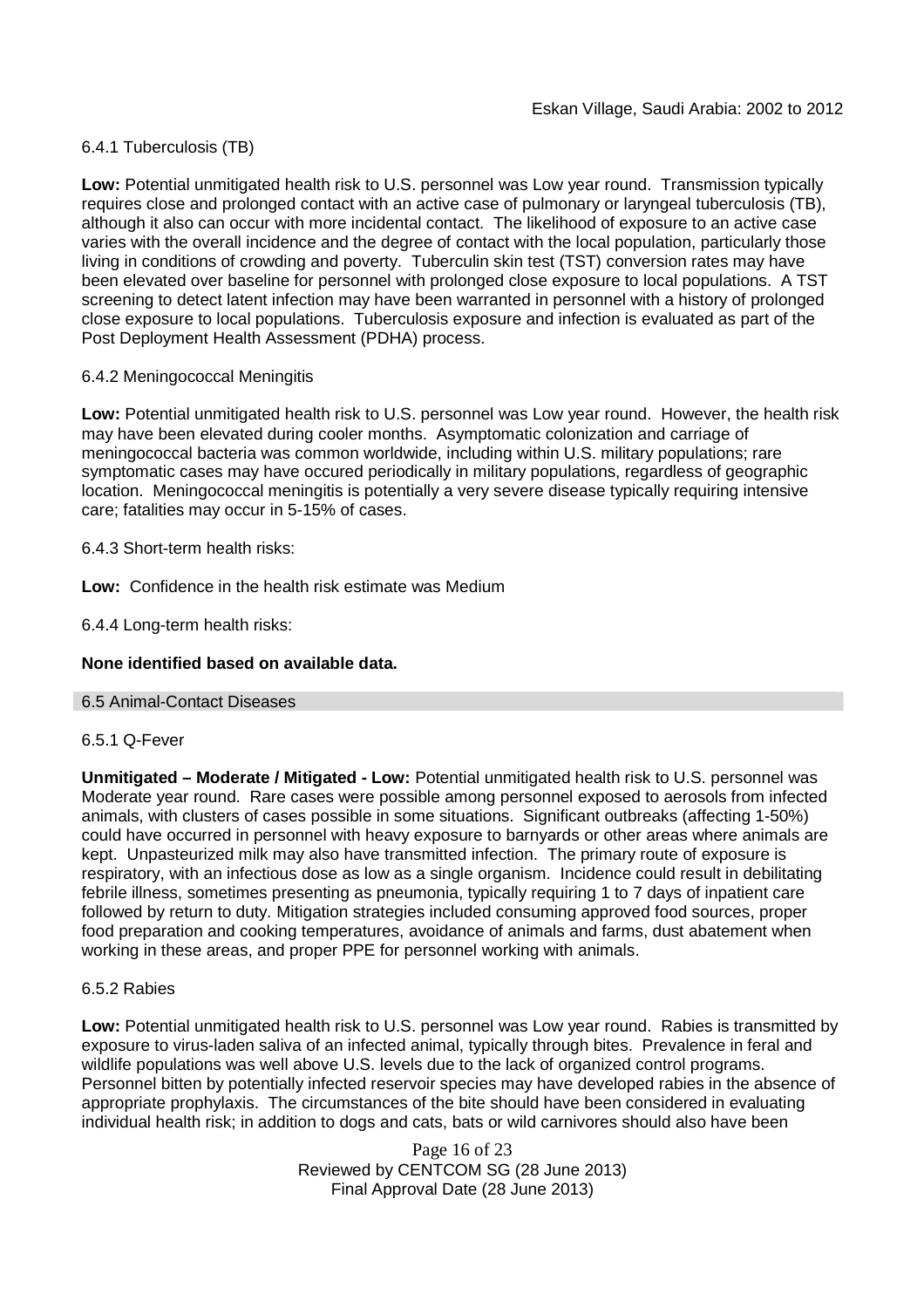regarded as rabid unless proven otherwise. General Order 1B mitigated rabies risk by prohibiting contact with or adoption or feeding of feral animals. Very severe illness with near 100% fatality rate could have occurred in the absence of post-exposure prophylaxis. Typically the time period from exposure to the onset of symptoms is  $2 - 12$  weeks, but can rarely take several years.

## 6.5.3 Anthrax

**Low:** Potential unmitigated health risk to U.S. personnel was Low year round. Anthrax is a naturally occurring infection of livestock and wild herbivores with a worldwide distribution. Rare cases (less than 0.1% per month attack rate) could have occurred among personnel with occupational-type exposure to livestock or wild herbivores, hides, wool products from these species, as well as handling or consumption of undercooked meat. In the absence of such exposures, the health risk was essentially zero. Inhalation cases raise the possibility of weaponized agent. Cutaneous and gastrointestinal anthrax are the most common forms of naturally occurring anthrax. The health risk of naturally acquired inhalation (pulmonary) anthrax is remote. Cutaneous anthrax typically requires 1 to 7 days of supportive care with subsequent return to duty; gastrointestinal anthrax typically requires hospitalization, and has a high fatality rate if untreated. Inhalation anthrax is very severe, often requiring intensive care; fatalities may occur even in treated cases.

## 6.5.4 H5N1 avian influenza

**Low:** Potential unmitigated health risk to U.S. personnel was Low. Although H5N1 avian influenza (AI) is easily transmitted among birds, bird-to-human transmission is extremely inefficient. Human infections have occurred on a very rare basis and have been associated with activities involving close, direct contact with infected poultry, such as plucking, slaughter, or other handling. There is no health risk from consumption of properly cooked poultry products. Human-to-human transmission appears to be exceedingly rare, even among relatively close contacts. Extremely rare cases (less than 0.01% per month attack rate) could have occurred. Incidence could have resulted in very severe illness with fatality rate higher than 50 percent in symptomatic cases.

#### 6.5.5 Short-term health risks:

**Unmitigated – Varies / Mitigated - Low:** Low for rabies, H5N1 avian influenza and anthrax, Moderate for Q-fever. Confidence in the health risk estimate was Medium.

6.5.6 Long-term health risks:

**Low:** The long term risk for rabies was Low.

# 7 Venomous Animal/Insect

All information was taken directly from the Clinical Toxinology Resources web site (http://www.toxinology.com) from the University of Adelaide, Australia and from the Armed Forces Pest Management Board Living Hazards Database (http://www.afpmb.org/content/living-hazards-database). The species listed below have home ranges that overlap the location of Saudi Arabia and may have presented a health risk if they were encountered by personnel. Personnel at Eskan Village experience minimal sightings or contact.

#### 7.1 Scorpions

.

Androctonus crassicauda (Black Scorpion), Androctonus amoreuxi, Androctonus australis (Fat-

Page 17 of 23 Reviewed by CENTCOM SG (28 June 2013) Final Approval Date (28 June 2013)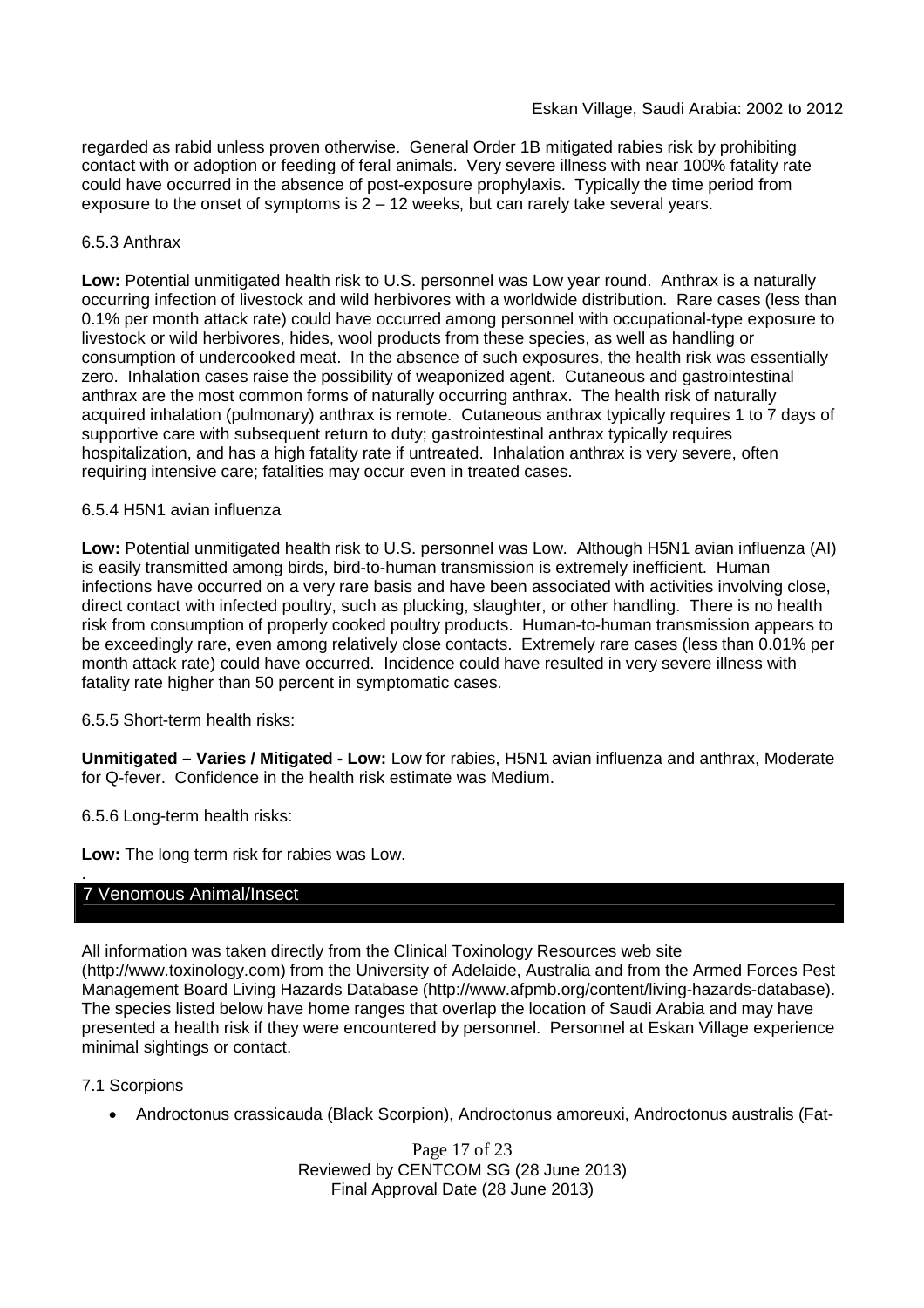tailed scorpion), Leiurus jordanensis, Leiurus quinquestriatus (Death Stalker): Severe envenoming possible, potentially lethal. Cardiotoxicity may be direct or indirect, but is a feature of severe envenoming, with cardiac arrhythmias, cardiac failure.

 There are a number of dangerous Buthid scorpions, but also others known to cause minimal effects only. Without clinical data it is unclear where this species fits within that spectrum.

## 7.2 Snakes

 Astrotia stokesii (Stokes' Sea Snake), Enhydrina schistosa (Beaked Sea Snake), Hydrophis cyanocinctus (Asian Annulated Sea Snake), Hydrophis gracilis (Graceful Small-headed Sea Snake) Hydrophis lapemoides (Persian Gulf Sea Snake) Hydrophis ornatus (Reef Sea Snake), Hydrophis spiralis (Yellow Sea Snake), Lapemis curtus (Shaw's Sea Snake), Thalassophina viperina (Olive Sea Snake): Sea snake bites vary from trivial to lethal envenoming.

 Cerastes gasperettii (Gasperetti's Horned Sand Viper): Significant local effects and systemic effects, including coagulopathy can occur.

 Atractaspis engaddensis (Ein Geddi Burrowing Asp), Bitis arietans (Puff Adder), Echis coloratus (Burton's carpet viper), Echis khosatskii (Dhofar Carpet Viper), Echis pyramidum (Geoffroy's Carpet Viper), Echis sochureki (Sochurek's Saw-scaled Viper), Naja haje (Arabian Cobra): Severe envenoming possible, potentially lethal.

## 7.3 Snails/Fish

- Conus textile (Snails): Serious & painful envenomations (sometimes fatal) usually occur when swimmers (waders) pick up shells with live snails still inside
- Synanceja trachynis (Stone fish), Pterois volitans (Lionfish): Very potent neurotoxin w/ cytotoxic & possibly hemolytic factors

# 7.4 Short-term health risk:

**Unmitigated – High / Mitigated - Low:** If encountered, effects of venom varied with species from mild localized swelling (to potentially lethal effects. See effects of venom above. Mitigation strategies included avoiding contact, proper wear of uniform (especially footwear), and timely medical treatment. Confidence in the health risk estimate was low (TG 230 Table 3-6).

7.5 Long-term health risk:

None identified.

## 8 Heat/Cold Stress

Predominant winds are from the North from June through September, and are mixed (both blowing from the North or South) the rest of the year.

#### 8.1 Heat

The health risk of heat stress/injury based on temperatures alone is Low (< 78 °F) in December - February, High (82-87.9°F) in March, November and extremely high (≥ 88°F) from April – October. However, work intensity and clothing/equipment worn pose greater health risk of heat stress/injury than environmental factors alone (Goldman, 2001).

> Page 18 of 23 Reviewed by CENTCOM SG (28 June 2013) Final Approval Date (28 June 2013)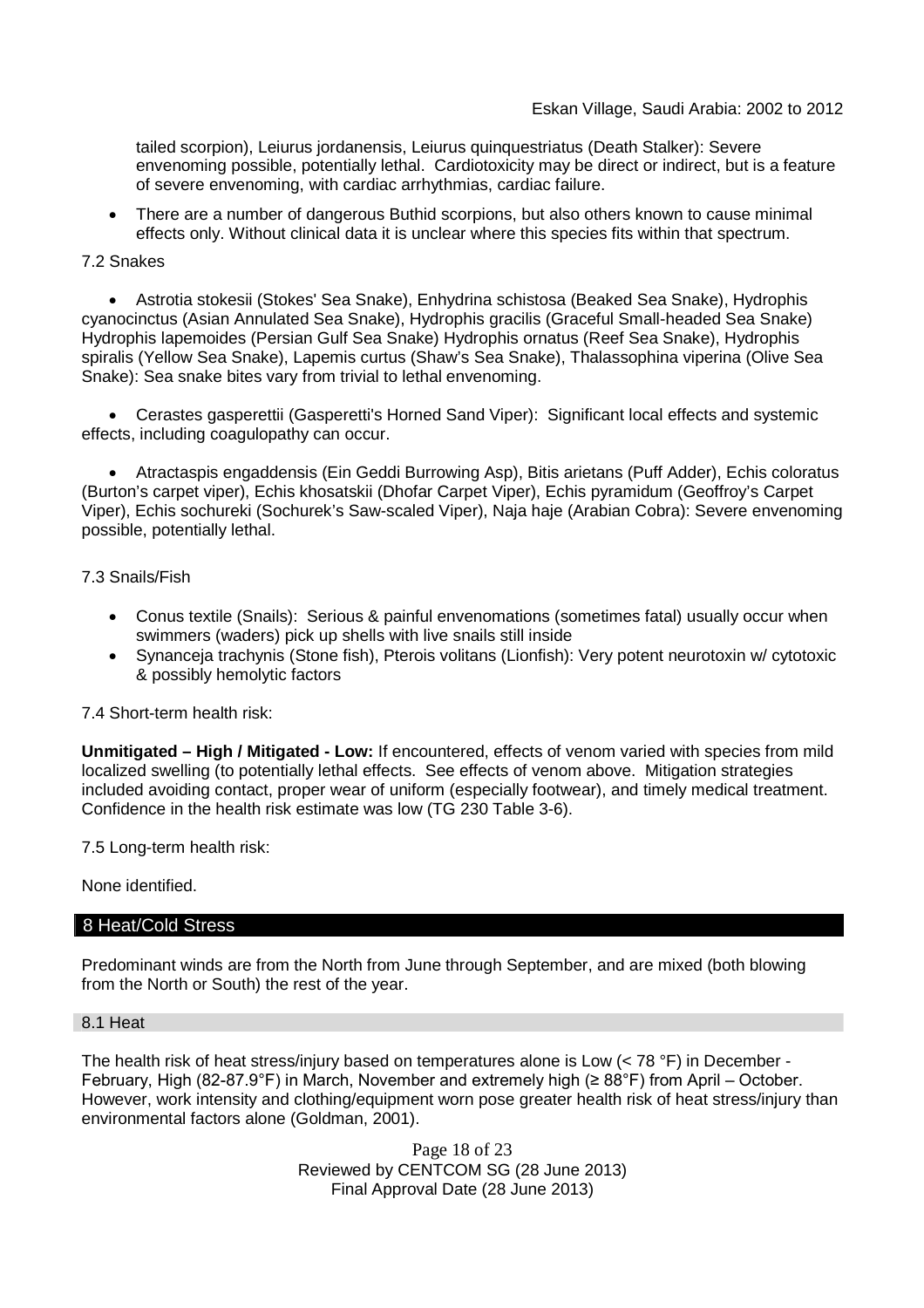Personnel are educated on dangers of heat stress, water intake and work/rest cycles.

8.1.1 Short-term health risk:

**Unmitigated – High / Mitigated - Low:** Risk of heat injury in unacclimatized personnel, susceptible populations (older, previous history of heat injury, poor physical condition, underlying medical/health conditions), and those under operational constraints (equipment, PPE, vehicles) from April to October was High, and Low for all other months. The risk of heat injury was reduced through preventive measures. Because the occurrence of heat stress/injury is strongly dependent on operational factors (work intensity and clothing), confidence in the health risk estimate was low (TG 230, Table 3-6).

## 8.1.2 Long-term health risk:

**Low:** Long-term health implications from heat injuries are rare but can occur, especially from more serious injuries such as heat stroke. However, the health risk may be greater to certain susceptible persons–those older (i.e., greater than 45 years), in lesser physical shape, or with underlying medical/health conditions. The long-term health risk was Low; confidence in the health risk estimates was medium (TG 230, Table 3-6).

#### 8.2 Cold

Even on warm days there can be a significant drop in temperature after sunset by as much as 40 °F. There is a risk of cold stress/injury when temperatures fall below 60 °F, which can occur from November to March. The health risk assessment for non-freezing cold injuries (chilblain, trench foot, and hypothermia) is Low based on historical temperature and precipitation data. Frostbite is unlikely to occur because temperatures rarely drop below freezing. However, personnel may encounter significantly lower temperatures during field operations at higher altitudes. As with heat stress/injuries, cold stress/injuries are largely dependent on operational and individual factors instead of environmental factors alone. With protective measures in place the health risk assessment is low for cold stress/injury; confidence in the health risk estimate is medium.

8.2.1 Short-term health risks:

**Low:** The health risk of cold injury is Low. Confidence in the health risk estimate is medium.

8.2.2 Long-term health risk:

**Low:** The health risk of cold injury is Low. Confidence in the health risk estimate is high

# **9 Noise**

#### 9.1 Continuous

Power generation taking place at Eskan Village create outdoor noise levels that occasionally fluctuate above the threshold level requiring single-level hearing protection (85 A-weighted decibels (dBA)). For the majority of personnel on this site, noise levels above the hearing protection threshold are for short durations and average daily exposures are below levels requiring participation in a hearing conservation program.

> Page 19 of 23 Reviewed by CENTCOM SG (28 June 2013) Final Approval Date (28 June 2013)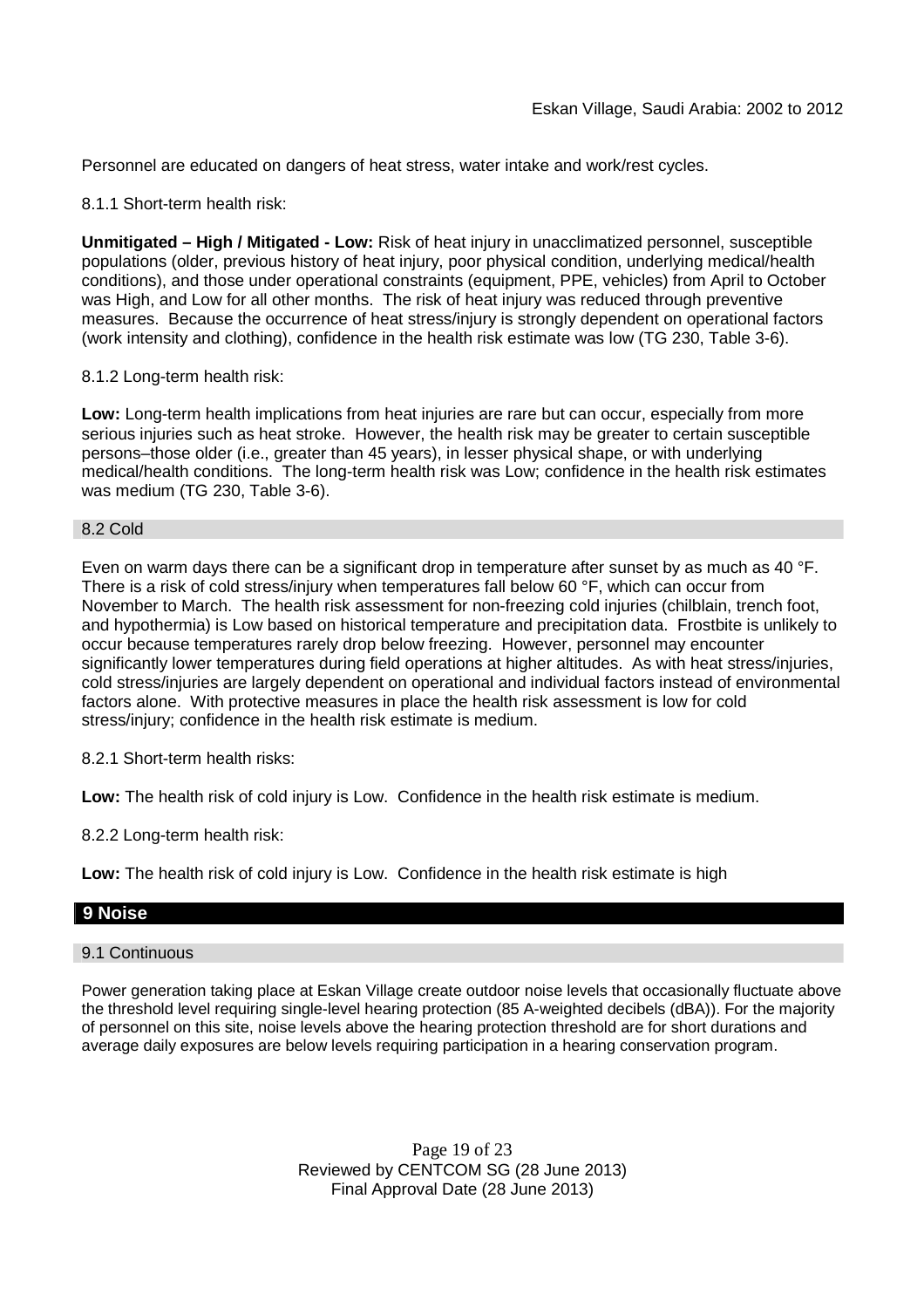## 9.1.1 Short-term health risks:

**Low:** Short-term risk of noise injury with appropriate hearing protection use is Low. Confidence in the health risk assessment is medium (TG 230, Table 3-6).

9.1.2 Long-term health risks:

**Low**: Long-term risk of noise injury with appropriate hearing protection use is Low. Confidence in the health risk assessment is medium (TG 230, Table 3-6).

#### 9.2 Impulse

Personnel at this site do not participate in convoy operations. Weapon firing is limited to mostly training. Exposure is intermittent.

9.2.1 Short-term health risks

**Low:** Short-term risk of noise injury with appropriate hearing protection use is Low. Confidence in the health risk assessment is medium (TG 230, Table 3-6).

9.2.2 Long-term health risks:

**Low**: Long-term risk of noise injury with appropriate hearing protection use is Low. Confidence in the health risk assessment is medium (TG 230, Table 3-6).

## **10 Unique Incidents/Concerns**

#### 10.1 Potential environmental contamination sources

DoD personnel are exposed to various chemical, physical, ergonomic, and biological hazards in the course of performing their mission. These types of hazards depend on the mission of the unit and the operations and tasks which the personnel are required to perform to complete their mission. The health risk associated with these hazards depends on a number of elements including what materials are used, how long the exposure last, what is done to the material, the environment where the task or operation is performed, and what controls are used. These process and hazards are identified and evaluated in DOEHRS for the corresponding work centers. Exposures to these occupational hazards can occur through inhalation (air), skin contact, or ingestion; however exposures through air are generally associated with the highest health risk.

#### 10.2 Waste Sites/Waste Disposal

10.2.1 Site specific sources identified:

Solid waste is removed by a local contractor and disposed of in an off-base host nation landfill. Medical waste is transported to local hospital for incineration. Due to the limited industrial operations on base, minimal hazardous wastes are generated (mostly used POL products). Personnel handling these wastes have proper personal protective equipment available in their workplace. Finally, there is a burn barrel used to dispose of classified documents.

10.2.2 Short and Long-Term Health Risks:

**Low:** US personnel have little exposure to waste materials. Confidence in this evaluation is medium.

Page 20 of 23 Reviewed by CENTCOM SG (28 June 2013) Final Approval Date (28 June 2013)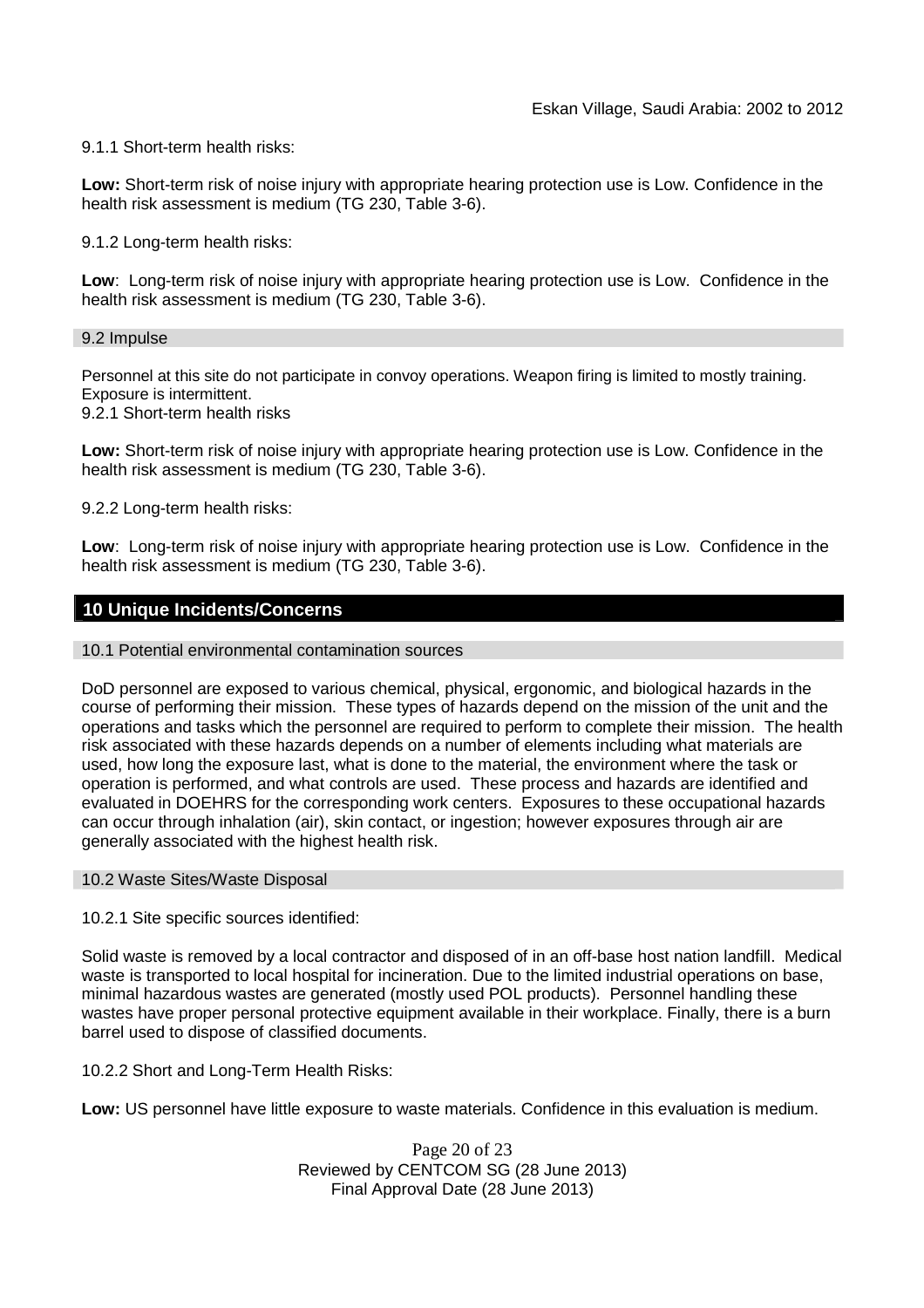10.3 Fuel/petroleum products/industrial chemical spills:

No Fuel/petroleum products/industrial chemical spills documented in DOEHRS or MESL

#### 10.4 Pesticides/Pest Control:

#### 10.4.1 Site specific sources identified

There are various types of pest control measures utilized at Eskan Village. Glue traps are used to control rates when reported in area. CE & Environmental Health trap cats and the Veterinarian vaccinates them and clips a portion of the ear for identification purposes then releases the cat back to where they found it as it is good in controlling rats/mice. Ants are controlled via Integrated Pest Management (eradicate the source, then use traps, then spray as a last resort). Pesticide spraying for mosquitoes was discontinued in 2010 because vector present is extremely mild.

10.4.2 Short-term and Long-term health risks

**Low:** Long term health risk is Low. Confidence in the health risk assessment is medium (TG 230 Table 3-6).

#### 10.5 Asbestos

10.5.1 Site specific sources identified

A single sample collected on 11 Dec 96 by Bioenvironmental Engineering personnel detected 15-30% Chrysotile asbestos from roof tile at building 906 (a warehouse in the old BX area). No systematic base-wide survey has occurred. It is not uncommon for countries outside the US to use materials that contain asbestos. Asbestos-containing materials that are intact and managed in place, present minimal hazards to US personnel.

10.5.2 Short and long-term health risks:

**Low.** Confidence is this risk assessment is low-medium due to limited data availability.

#### 10.6 Lead Based Paint

There is no specific information available to assess this hazard.

Page 21 of 23 Reviewed by CENTCOM SG (28 June 2013) Final Approval Date (28 June 2013)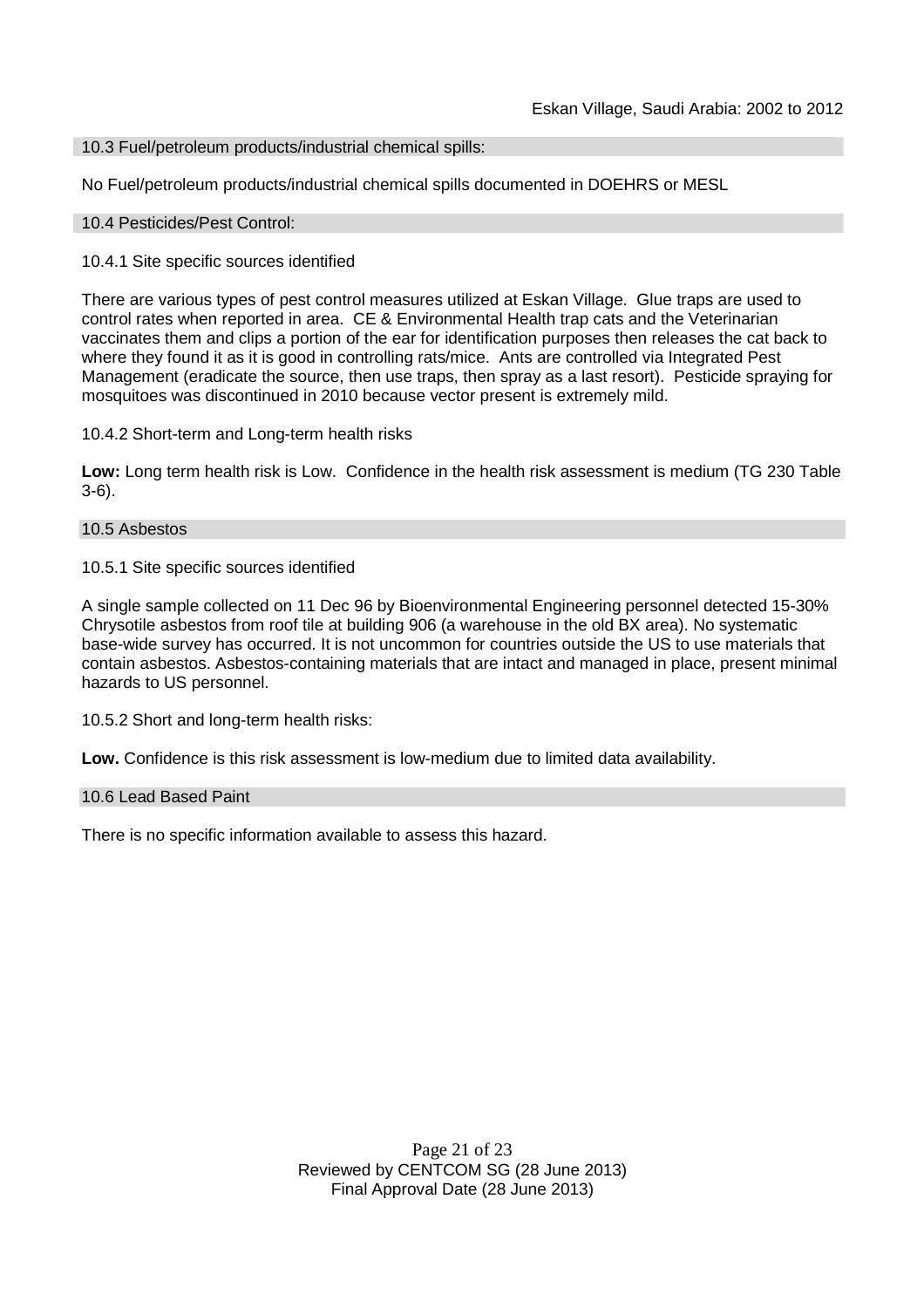# **11 References<sup>2</sup>**

- 1. Armed Forces Pest Management Board Living Hazards Database: http://www.afpmb.org/content/living-hazards-database
- 2. Casarett and Doull's Toxicology: the Basic Science of Exposures, Chapter 2- Principles of Toxicology; Fifth Edition, McGraw Hill, New York.
- 3. Clinical Toxinology Resources: http://www.toxinology.com/. University of Adelaide, Australia.
- 4. Defense Occupational and Environmental Health Readiness System (referred to as the DOEHRS-EH database) at https://doehrs-ih.csd.disa.mil/Doehrs/.
- 5. Department of Defense (DoD) Instruction 6490.03, Deployment Health, 2006.
- 6. DoDI 6055.05, Occupational and Environmental Health, 2008.
- 7. DoD MESL Data Portal: https://mesl.apgea.army.mil/mesl/. Some of the data and reports used may be classified or otherwise have some restricted distribution.
- 8. Goldman RF. 2001. Introduction to heat-related problems in military operations. In: Textbook of military medicine: medical aspects of harsh environments Vol. 1, Pandolf KB, and Burr RE (Eds.), Office of the Surgeon General, Department of the Army, Washington DC.
- 9. Joint Staff Memorandum (MCM) 0028-07, Procedures for Deployment Health Surveillance, 2007.
- 10. National Center for Medical Intelligence (NCMI): https://www.intelink.gov/ncmi/index.php.
- 11. Modification 11 to United States Central Command Individual Protection and Individual, Unit Deployment Policy, 2 December 2011.
- 12. USA PHC TG230, June 2010 Revision.
- 13. USACHPPM 2008 Particulate Matter Factsheet; 64-009-0708, 2008.

Page 22 of 23 Reviewed by CENTCOM SG (28 June 2013) Final Approval Date (28 June 2013)

 $^2$  NOTE. The data are currently assessed using the 2010 TG230. The general method involves an initial review of the data which eliminates all chemical substances not detected above 1-yr negligible MEGs. Those substances screened out are not considered acute or chronic health hazards so are not assessed further. For remaining substances, acute and chronic health effects are evaluated separately for air water (soil is only evaluated for long term risk). This is performed by deriving separate short-term and long term population exposure level and estimates (referred to as population exposure point concentrations (PEPC)) that are compared to MEGs derived for similar exposure durations. If less than or equal to negligible MEG the risk is Low. If levels are higher than negligible then there is a chemical-specific toxicity and exposure evaluation by appropriate SMEs, which includes comparison to any available marginal, critical or catastrophic MEGs. For drinking water 15 L/day MEGs are used for the screening while site specific 5-15 L/day are used for more detailed assessment. For nondrinking water (such as that used for personal hygiene or cooking) the 'consumption rate' is limited to 2 L/day (similar to the EPA) which is derived by multiplying the 5 L/day MEG by a factor of 2.5. This value is used to conservatively assess non drinking uses of water.